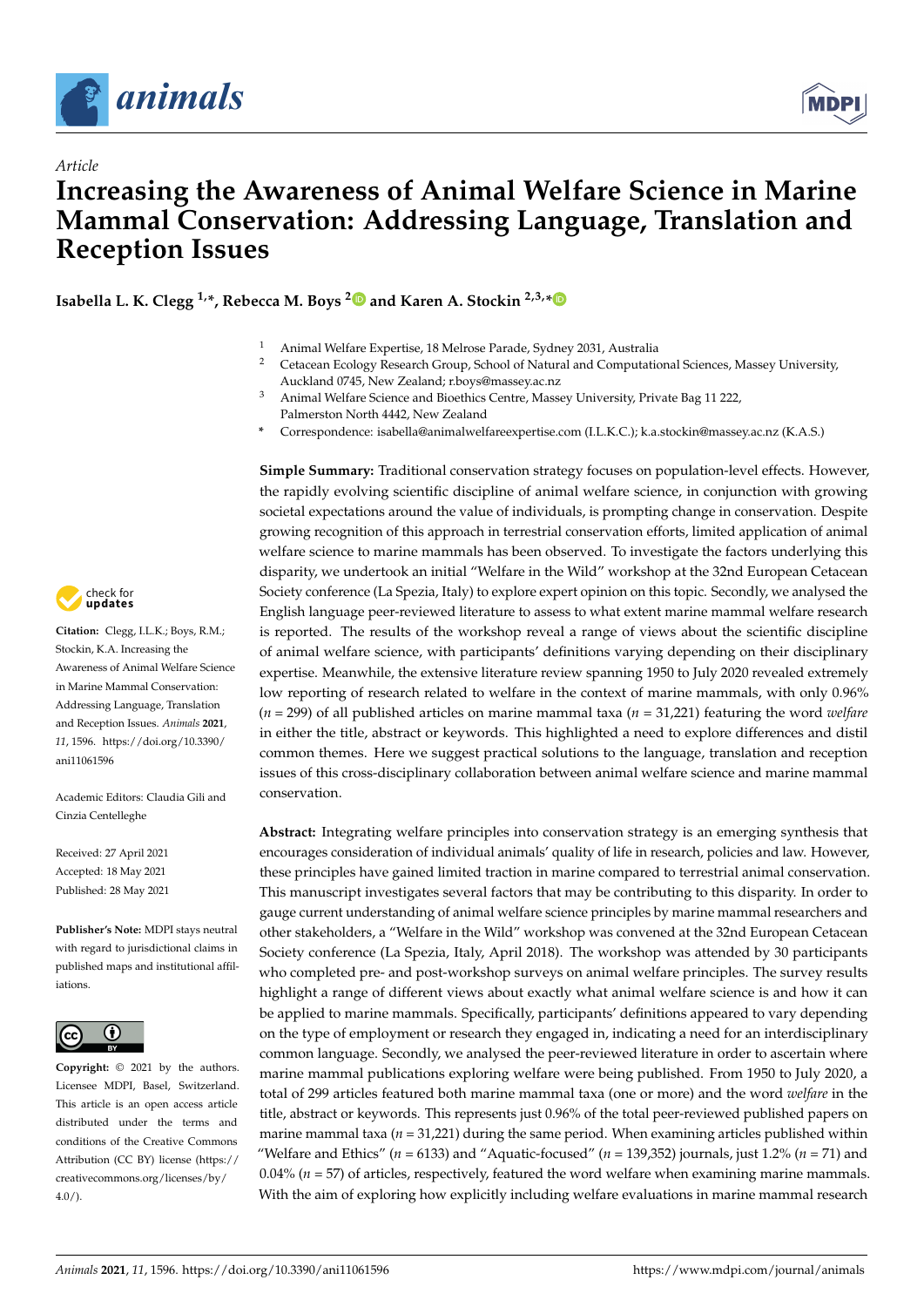and management can benefit conservation outcomes, we framed our workshop and quantitative literature review findings to provide practical solutions to the language, translation and reception issues of this burgeoning cross-disciplinary collaboration.

**Keywords:** animal welfare science; conservation biology; marine mammals; wild animal welfare

## **1. Introduction**

The multi-disciplinary field of animal welfare science encompasses behaviour, physiology, health and cognition and is improving our understanding of how animals cope with their surrounding environment  $[1-3]$  $[1-3]$ . This now well-established scientific discipline emerged in the farm setting, diversified to laboratory and companion species, and is now being rapidly applied to zoo animals [\[3\]](#page-13-1). Whilst the application of animal welfare science as a scientific discipline to wild species remains limited, in recent years, our increasing impacts on wild animals and the need for welfare to be considered in conservation have started to be acknowledged [\[4](#page-13-2)[,5\]](#page-13-3). When defining animal welfare, scientists have historically been proponents of one of three definitions, where either welfare is determined based on the animal's health and biological functioning, welfare is based on whether the animal is living a "natural life", or welfare is dictated by what the animal is feeling [\[6\]](#page-13-4). The lattermost "feelings-based" definition has become the most widely-accepted, but actively includes health and natural behaviour since both can impact quality of life [\[3,](#page-13-1)[7](#page-13-5)[–10\]](#page-13-6): "welfare is a dynamic integration of "fitness" and "feelings" (p. 1, [\[11\]](#page-13-7)). Welfare assessments have also progressed from measuring only the resources available to the animal ("resource-based measures") and how they might cause suffering to how positive welfare is induced and what indicators the animals show when in such states ("animal-based measures") [\[12](#page-13-8)[,13\]](#page-13-9).

As progress in the field of welfare science continues, the potential for measuring affective states in a wide range of contexts is starting to be realised. Most recently, welfare principles are starting to be applied to wild animals to complement conservation efforts, especially in the context of reintroduction programmes [\[14\]](#page-13-10) and intervention strategies [\[15,](#page-13-11)[16\]](#page-13-12). Since welfare concerns an animal's balance of affective states in response to their surroundings, this is equally applicable to animals in intensively and extensively managed environments, as well as the wild [\[17](#page-13-13)[,18\]](#page-13-14). Animal welfare science shares many similarities with conservation biology: both involve multi-disciplinary evaluations of how animals respond and cope/thrive in their environment [\[15,](#page-13-11)[18,](#page-13-14)[19\]](#page-13-15). However, the primary difference is that conservation scientists generally consider whole populations in their work, whereas welfare measurement tends to be conducted at the individual level wherever possible [\[11,](#page-13-7)[16,](#page-13-12)[20\]](#page-13-16). It has recently been suggested that a more individual-centric approach might aid in addressing certain conservation problems. For example, measuring welfare parameters of individual animals can reveal the impacts of some human activities (e.g., entanglement) on a population or species faster than if long-term data on population-level effects were favoured [\[19\]](#page-13-15). Welfare-focused approaches are also thought to reflect societal concerns more accurately in some cases, assisting the public in connecting with the issue [\[16,](#page-13-12)[21](#page-13-17)[,22\]](#page-13-18) and influencing both social licence and decision-making [\[20\]](#page-13-16) accordingly. Lastly, the complex and dynamic changes observed in global environments in recent decades require a greater interdisciplinary approach in both research and precautionary and active policy decision-making [\[21\]](#page-13-17). For example, it has been argued that relying on abundance data as an indicator of population-level declines would result in the non-detection of the majority of marine mammal species declines [\[22\]](#page-13-18). As such, individual approaches may be a crucial addition to contemporaneous monitoring and conservation of populations [\[19\]](#page-13-15).

The welfare of wild terrestrial animals has been considered for various species and contexts, some only on a theoretical basis [\[18,](#page-13-14)[19,](#page-13-15)[23\]](#page-14-0) and others involving direct assessments [\[24\]](#page-14-1). Common applications have included welfare research into the effects of control programmes on pest species [\[23,](#page-14-0)[25,](#page-14-2)[26\]](#page-14-3), on species involved in human-wildlife conflict [\[27\]](#page-14-4),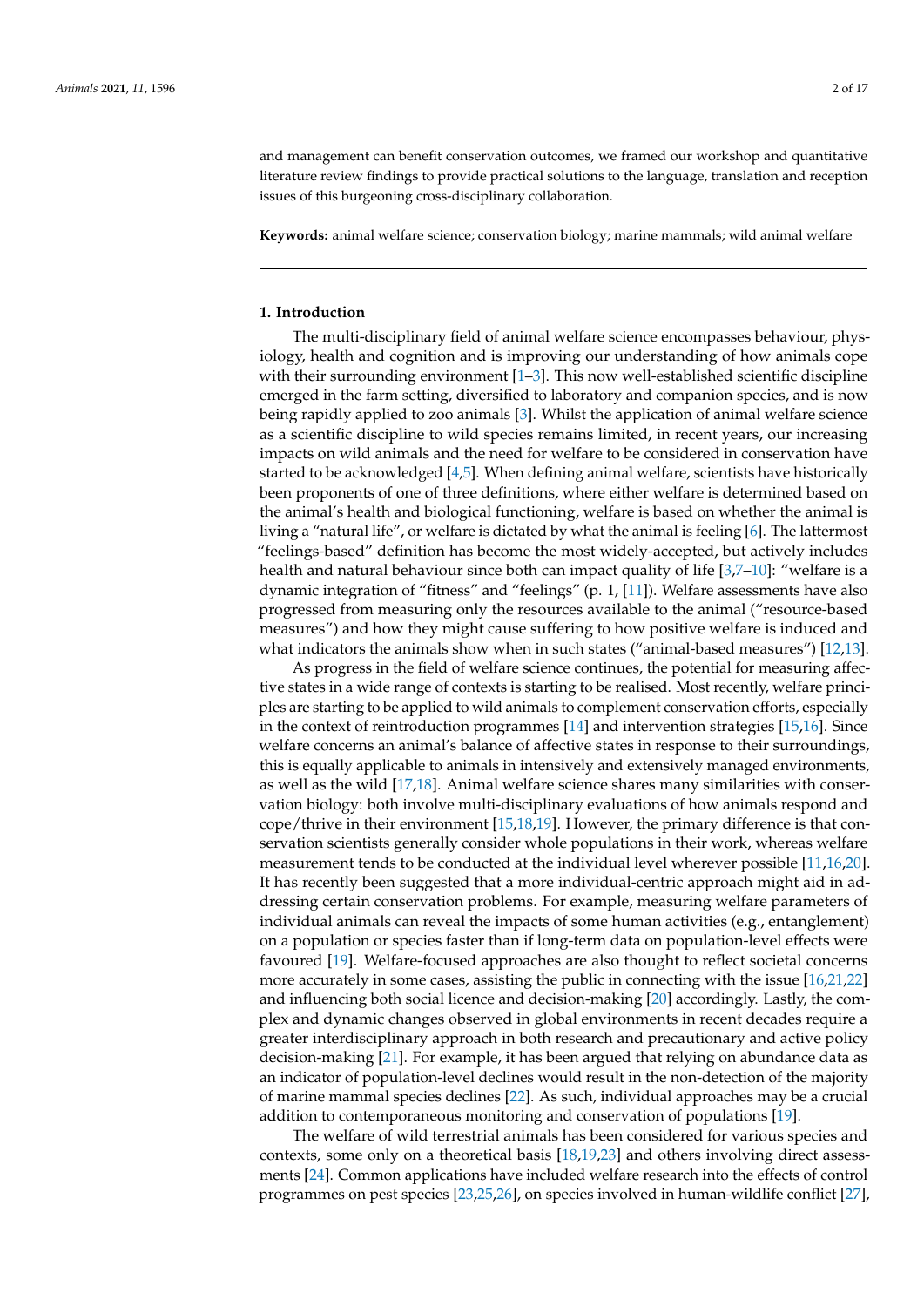or on methods of killing or darting wild animals for leisure and research [\[28,](#page-14-5)[29\]](#page-14-6). The Five Domains model is the most widely used for captive animal welfare evaluations, where collecting data on the first four functional domains, namely nutrition, environment, physical health and behaviour, will inform conclusions on the fifth domain, mental state [\[10\]](#page-13-6). Recently, the Five Domains model was adapted into a Ten Stage Protocol for assessing the welfare of individual, non-captive wild animals [\[24\]](#page-14-1). Despite these advances in terrestrial wild animal welfare, comparable welfare research on wild marine species appears to have lagged considerably behind. Difficulties in finding, retaining, marking and re-capturing marine mammals in the often-unpredictable marine environment may be one of the major reasons for this, as well as the fact that as terrestrial animals ourselves, we may inherently have more barriers to conceptualising the welfare of marine mammals.

Free-ranging marine mammals face an increasing number of changes to their environment, the vast majority of which are anthropogenic threats [\[30–](#page-14-7)[32\]](#page-14-8), in some cases causing significant population declines and extinctions [\[19](#page-13-15)[,33\]](#page-14-9). As with terrestrial animals, contemporary conservation research on marine mammals is increasingly acknowledging these threats, but the difference is that population-level fitness impacts are still seen as the single and most valid measure of success [\[19](#page-13-15)[,32\]](#page-14-8). For example, many studies have described the non-lethal disturbance or chronic stress of cetaceans as a result of tourism activities [\[34–](#page-14-10)[38\]](#page-14-11), but did not refer to impacts on welfare or emotional states. Another example is the recent application of a Population Consequences of Disturbance (PCoD) conceptual framework to marine mammals, where data on individual animals' behaviour, health and physiology were modelled to understand population effects. However, while the focus remained on loss of fitness and proportion of the population affected, welfare was not mentioned [\[39\]](#page-14-12).

Despite the novelty of applying animal welfare principles to conservation strategy, some marine mammal conservation projects have started to include welfare considerations. For example, welfare was the central theme of several reviews on the impacts of anthropogenic activities on marine mammals [\[40](#page-14-13)[,41\]](#page-14-14), and was the focus of a workshop on marine mammal policy and legislation in the UK [\[42\]](#page-14-15). There was a Special Issue on animal welfare in a prominent marine mammal journal [\[43\]](#page-14-16), and a recent comprehensive book on human-induced change and its impacts on marine mammal welfare [\[30\]](#page-14-7). A few initiatives are progressing so far as to include welfare science principles and frameworks, such as the International Whaling Commission's (IWC) workshop on applying the Five Domains model to wild marine mammals [\[44\]](#page-14-17), which has led to the further adaption of this model in the context of specific threats to marine mammals [\[31\]](#page-14-18).

Whilst this increasing awareness of wild marine mammal welfare is very encouraging, there remain factors at play that have restricted its adoption in marine conservation, potentially limiting current efforts to comprehensively protect marine mammals [\[19](#page-13-15)[,40\]](#page-14-13). This manuscript reports on a two-stage practical and theoretical approach to investigate those limiting factors. Firstly, the current understanding of animal welfare science by cetacean researchers, managers and wider stakeholders was assessed via an international workshop. In the second stage, an analysis of the English language peer-reviewed literature was completed to address two key questions: (1) how often is welfare featured in marine mammal articles, and (2) which types of journal are articles featuring welfare published within? Given the calls for increased cross-disciplinary action in the literature, we hypothesised that current awareness and reporting of wild marine mammal welfare may be limited, and thus the aim of this manuscript was to explore possible underlying mechanisms and solutions to address this.

#### **2. Methods**

*2.1. Welfare in the Wild Workshop—Assessing Current Understanding of Welfare Science and Its Application to Marine Mammals*

The workshop was hosted by the European Cetacean Society (ECS) during the 32nd conference held in La Spezia, Italy on 6 April 2018. The ECS is an organisation of marine mammal researchers, conservationists, welfarists, veterinarians, industry workers, and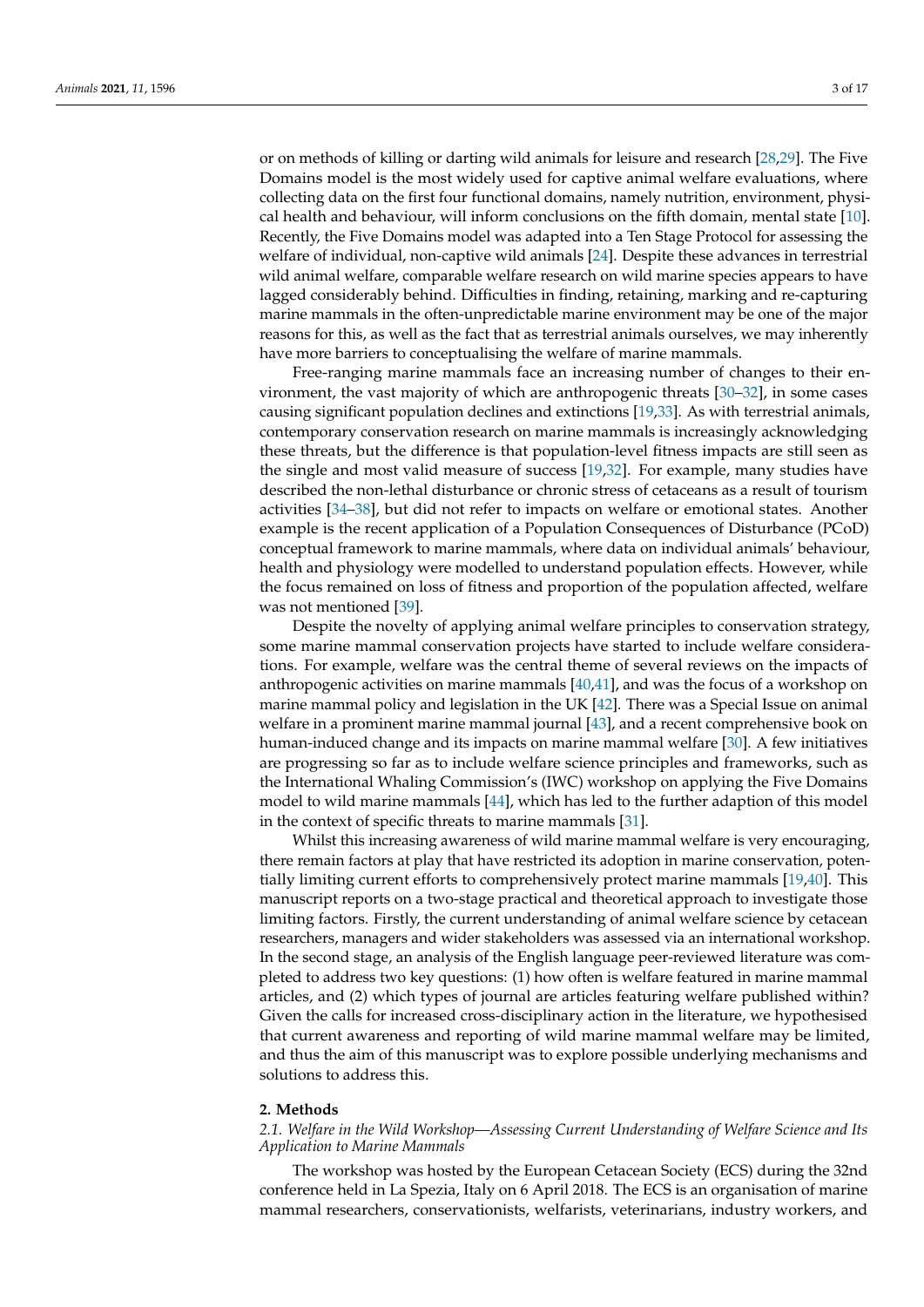many other stakeholders. Whilst animal welfare matters had been discussed at prior conferences and within ethics committee meetings (typically in relation to captive research), animal welfare science (as a scientific discipline) had not been specifically explored by the organisation in terms of its application to cetacean research and conservation. The workshop was open to any attendee of the ECS conference and involved 30 international participants with areas of expertise covering marine mammal conservation, welfare, ecology, behaviour, veterinary medicine, rescue and rehabilitation, policy, and whale-watching.

A 10-question pre- and post-workshop survey was designed to explore participants' views on animal welfare science both prior and subsequent to the workshop, and to understand whether the workshop itself had altered participant perceptions of the subject. The survey included six open-ended response and a further four 5-point Likert scale [\[45,](#page-14-19)[46\]](#page-14-20) questions. The surveys were hosted on SurveyMonkey [\(www.surveymonkey.com;](www.surveymonkey.com) Portland, OR, USA, accessed on 1 March 2018) and distributed one month prior to the workshop and immediately after the workshop. Both surveys each included the same 10 questions (Table S1). In total, 70% of participants  $(n = 21)$  completed the pre-workshop survey, while 50% (*n* = 15) completed the post-evaluation survey with a third (33%, *n* = 10) completing both the pre- and post-workshop surveys (Table S2). This small sample of paired responses meant that our reporting of the survey results remains descriptive only.

The workshop was structured around four themes (welfare science principles; welfare issues for wild cetaceans; captive cetacean welfare and its applications to the wild; application of welfare science to conservation management), designed to explore the concept and application of welfare science to cetaceans generally, before exploring the specific challenges with wild cetacean welfare assessment and case studies. Each topic was introduced via five-minute explanatory presentations made by each of the co-chairs (IC and KS). In order to conduct participative exercises within each theme, the workshop participants were split into four breakout groups, with each group composed of members with a range of professional backgrounds and career stages. Participants were then led through one participative exercise per theme, designed to consolidate their knowledge and understanding of different cetacean welfare scenarios. Each exercise lasted approximately 45 mins and included reporting back to the wider collective from each breakout group.

#### *2.2. Peer-Reviewed Literature Analysis*

In order to investigate the frequency and context of current welfare reporting and/or research on marine mammals, we analysed all English language peer-reviewed literature on marine mammal taxa (i.e., articles with any marine mammal taxa in the title, abstract or keywords) published between January 1950 to July 2020. Searches were carried out using Web of Science (all databases) and Google Scholar. To address the prevalence of articles focused on the welfare of marine mammals, we conducted a search for all peer-reviewed journal articles detailing any marine mammal taxa and welfare terms in either their title, abstract or keywords. To capture all marine mammal taxa, we used the search terms: porpoise OR dolphin OR whale OR manatee OR dugong OR "sea otter" OR "polar bear" OR cetacean OR pinniped OR seal OR "sea lion" OR "marine mammal" OR delphinid OR mysticete OR odontocete. To identify welfare articles, we used the search term *welfare*. Additionally, to ensure that we captured all welfare-related articles including those that may be focusing on welfare via physiological indicators, we also included the terms *stress* and *cortisol* [\[47](#page-14-21)[–50\]](#page-14-22). To examine changes in the prevalence of studies focused on marine mammal welfare, we assessed the number of articles published in each decade. To address which journals featured articles detailing marine mammal welfare, nine categories of journal (Veterinary and Medical; Welfare and Ethics; Aquatic; Zoology and Animal Science; Conservation and Ecology; Biological; Environmental; Management, Law, Policy and Economics; and Non-descript) were described based on journal scope as detailed on the website and guidance notes to authors (Table S3).

A direct comparison of the presence of marine mammal welfare articles in Aquatic vs. Welfare and Ethics journals was further assessed. Aquatic journals were identified as such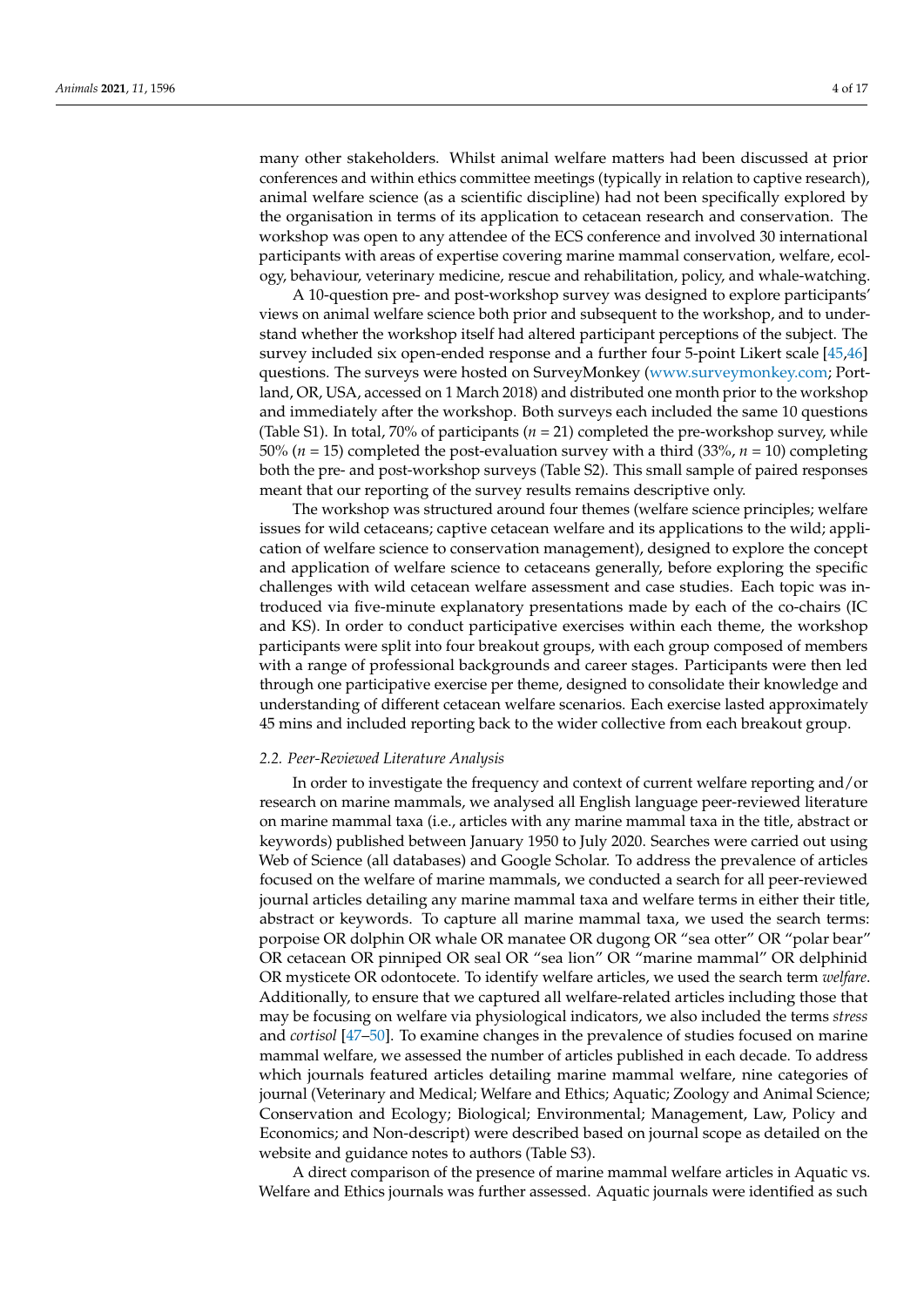if they had a focus on aquatic environments and species in the journal's scope. Welfare and Ethics journals included publications that had the words welfare or ethics listed in the journal's scope (with the exception of human welfare journals, which were eliminated).

#### **3. Results**

## *3.1. Pre- and Post-Workshop Survey*

While small samples of survey respondents precluded statistical analyses being performed, the main findings are reported descriptively here. Overall, the majority of preworkshop survey respondents (48%,  $n = 10$ , out of 21) provided definitions of welfare that aligned with the biological functioning definition (i.e., welfare is determined by the animal's physical fitness), followed by 33% (*n* = 7, out of 21) whose definitions aligned with an animal's affective state (Table S2).

Prior to the workshop, there was a relatively even distribution of responses to the 5-point Likert scale question 'When discussing the welfare of a wild animal or a captive animal, do you consider it the same concept?" with 33% of respondents (*n* = 7, out of 21) choosing to "Agree" or "Strongly agree", and 38% (*n* = 8, out of 21) neither agreeing nor disagreeing. The post-workshop survey answers suggested more certainty, with 79% of respondents ( $n = 10$ , out of 15) agreeing with the question's statement (Table S2).

### *3.2. Literature Analysis of Marine Mammal Welfare Articles*

Of all English language peer-reviewed journal articles published from 1950 to July 2020 detailing any marine mammal taxa (*n* = 31,221), only 0.96% (*n* = 299) of articles featured the term welfare, with  $1.8\%$  ( $n = 563$ ) detailing stress and 0.76% ( $n = 236$ ) featuring cortisol. Of all articles published in Aquatic journals (*n* = 42 journals) between 1950 and July 2020 (*n* = 139,352), there were 0.04% featuring welfare (*n* = 57), 0.08% that described stress (*n* = 117), and 0.03% that detailed cortisol (*n* = 39) in the title, abstract or keywords. Of all articles (*n* = 6133) published in 17 Welfare and Ethics journals between 1950 and July 2020, only 1.2% of articles (*n* = 71) described marine mammal taxa in the title, abstract or keywords.

If we consider the above results as a percentage of all journal articles detailing any marine mammal taxa ( $n = 31,221$ ), just 0.20% ( $n = 62$ ) of all marine mammal welfare articles were published in Welfare and Ethics journals, while articles referencing welfare and published in Aquatic journals comprised just 0.18% (*n* = 57) of all marine mammal articles published within the same time span.

Chronological examination revealed a substantial increase in the number of articles published decade by decade that were focused on marine mammal welfare (in any journal) when including any of the following terms: welfare, stress and cortisol (Figure [1\)](#page-5-0). A fourfold increase in the total number of articles published between the decades of 1990–1999 (*n* = 73) and 2000–2009 (*n* = 308) was noted. This increase was further evident in the decade of 2010–2019, where it further doubled  $(n = 658)$ .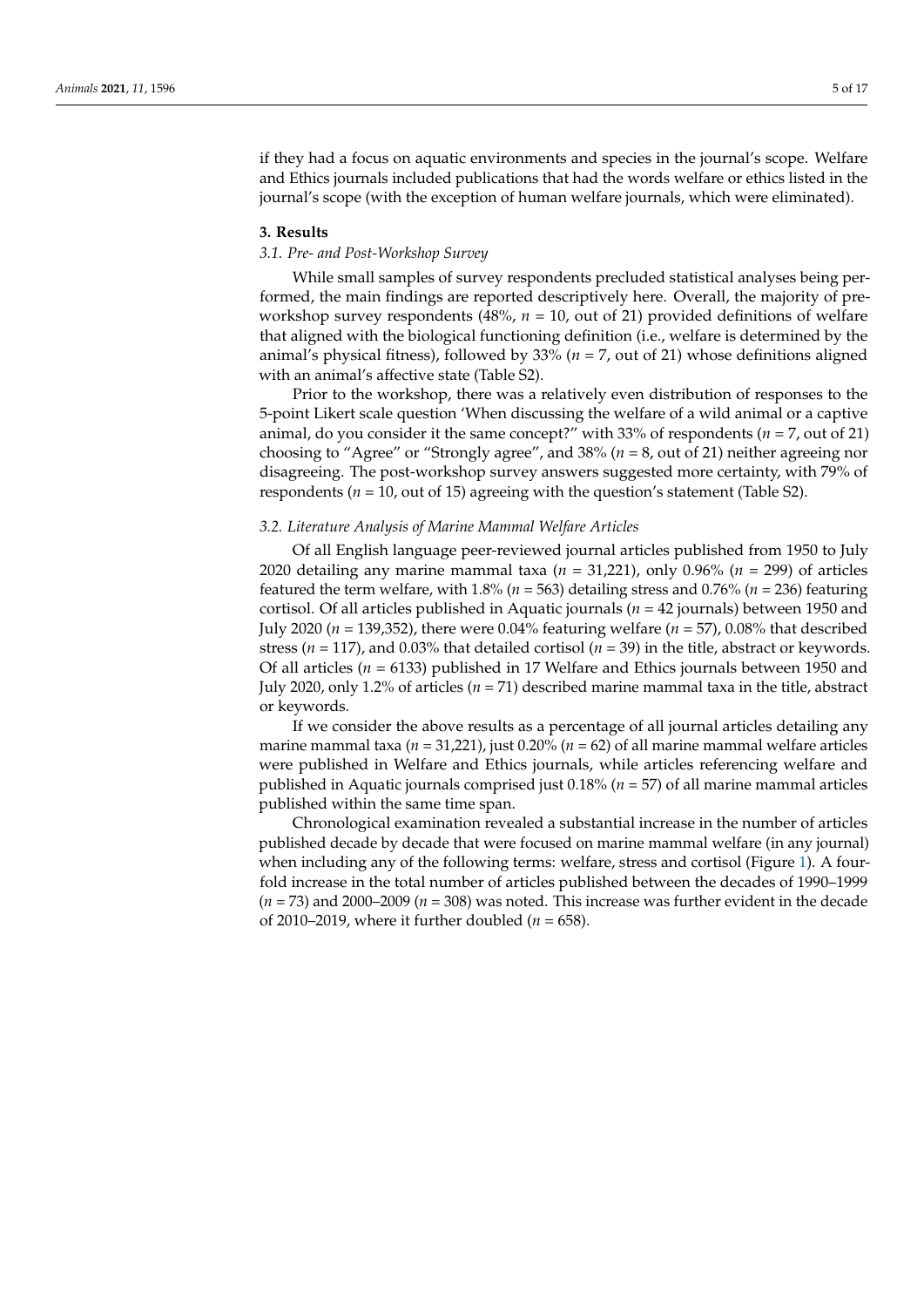<span id="page-5-0"></span>

forms welfare, stress or certical in the title, abstract or keywords between 1950 and 2020. terms welfare, stress or cortisol, in the title, abstract or keywords between 1950 and 2020. terms welfare, stress or cortisol, in the title, abstract or keywords between 1950 and 2020. **Figure 1.** Number of published articles that focused on marine mammal welfare, by including the

#### **4. Discussion**

Our results from the literature review, supported by the descriptive findings from the workshop, suggest that there are varying views about both animal welfare and animal welfare science among cetacean scientists and other stakeholders. In the peer-reviewed literature, only a small fraction of articles on marine mammal taxa focused on their welfare, either when the exact term was used or when it was inferred via the use of the terms stress and cortisol. We also found discrepancies regarding publishing location; when examining all marine mammal articles published within Welfare and Ethics and Aquatic journals since 1950, only 1.2% and 0.04%, respectively, featured the word welfare.

#### journals since 1950, only 1.2% and 0.04%, respectively, featured the word welfare. *4.1. Welfare in the Wild Workshop*

*4.1. Welfare in the Wild Workshop*  The workshop and discussions generated within it highlighted varying views as well as some misconceptions about animal welfare among cetacean scientists and stakeholders. This also aligns with what has previously been reported for welfare in relation to terrestrial animals [\[11](#page-13-7)[,14\]](#page-13-10). Although we can only descriptively report on the workshop findings due to the small sample size, we conservatively note that the majority of participants who responded to the pre-workshop survey defined welfare using terms that were most aligned with the biological functioning definition [\[51\]](#page-14-23). This finding is supported by other studies that found that terrestrial animal researchers tended to perceive animal "fitness" as the dominant component of good welfare [\[11,](#page-13-7)[16\]](#page-13-12). Furthermore, it has been suggested that stakeholders are likely to subscribe to definitions of welfare that most align with the goals<br> of their discipline [\[11\]](#page-13-7), the industry they work in [\[52\]](#page-15-0), or their personal ethical values [\[51\]](#page-14-23).

 $\sim$  the induces of the induces  $\sim$  the induces  $\sim$  the induces in  $\sim$  the induces  $\sim$  the induces  $\sim$  the induces  $\sim$  the induces  $\sim$  the induces  $\sim$  the induces  $\sim$  the induces  $\sim$  the induces  $\sim$  the induces increased acceptance of the possibility of measuring welfare of wild marine mammals,  $\overline{\mathcal{O}}$  the computation of the course of the course of the course of the course of the course of the conserved and conserved and conserved and conserved and conserved and conserved and conserved and conserved and cons in both wild and captive settings. An enhanced understanding of welfare-related topics<br>common to heth concernation and welfare seignes may have been level this suttome entified to be a conservation and welfare selectionally favor been they to this satisfied,<br>and other authors have proposed specific topics that might act as a "common language", including stress, distress and suffering [\[11\]](#page-13-7), which were all a focus of the workshop. In all monthly cases, a foundational, common understanding of animal welfare principles is crucial to any  $\frac{1}{2}$  or  $\frac{1}{2}$  and  $\frac{1}{2}$  are proposed specific to propose discribinary application to conservation  $\frac{1}{2}$  field  $\frac{1}{2}$ cross-disciplinary application to conservation [\[16](#page-13-12)[,53\]](#page-15-1). Over the course of the workshop, we anecdotally and conservatively observed an as more respondents post-workshop agreed that welfare as a concept could be applied common to both conservation and welfare science may have been key to this outcome,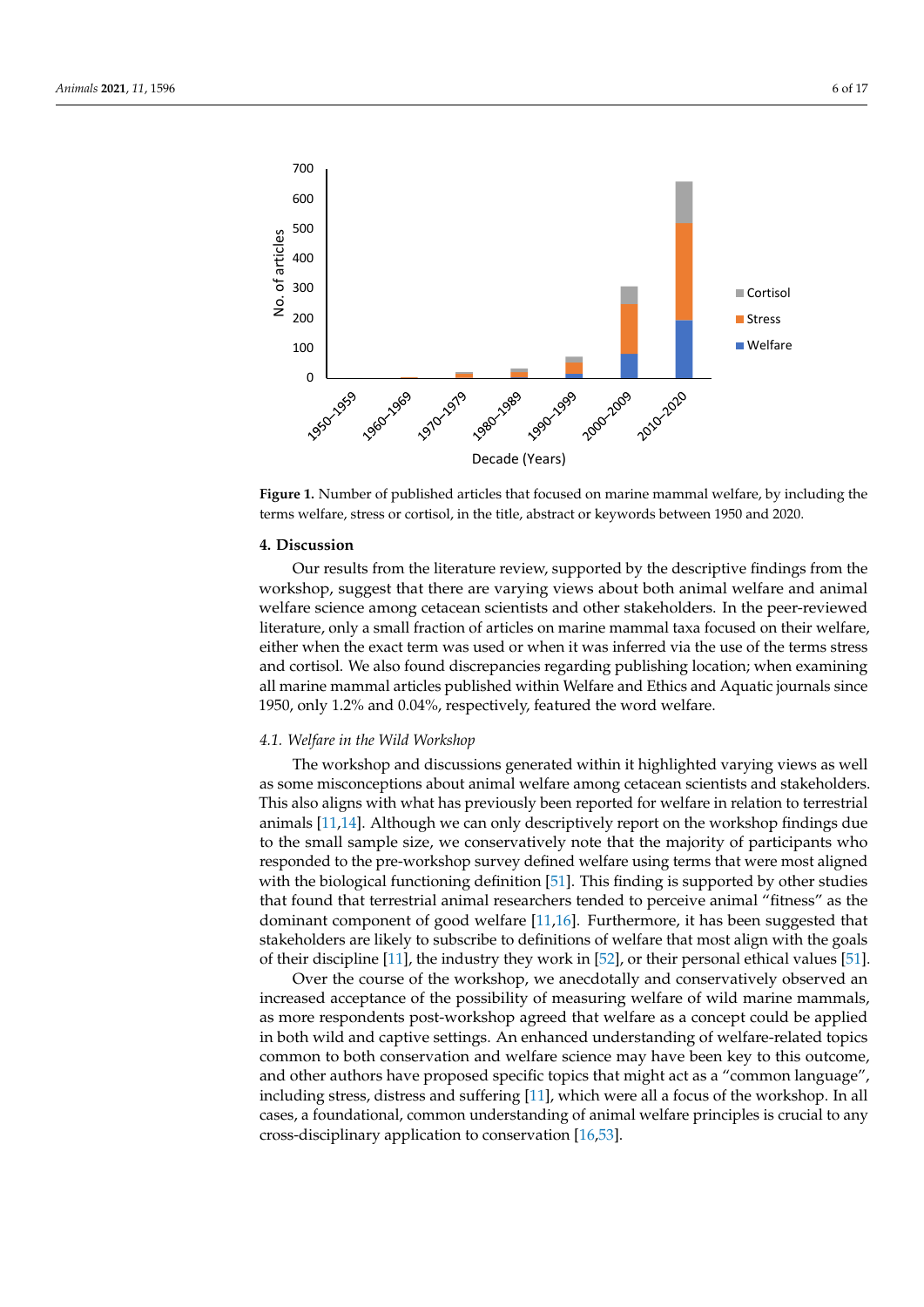## *4.2. Literature Analysis of Marine Mammal Welfare Papers*

Of all articles published on marine mammal taxa between 1950 and mid-2020, less than 1% focused on welfare (with similar results also reported for the words stress and cortisol). This demonstrates that either (1) studies of welfare are currently limited in marine mammals, confirming authors' previous suggestions that this research is likely lagging behind terrestrial efforts  $[19,40]$  $[19,40]$  and/or (2) welfare is included within marine mammal studies but not considered as an important or priority contribution to the study or its objectives (based on its absence from the title, abstract or keywords). In terms of absolute numbers of published articles on welfare of marine vs. terrestrial animals, our analysis revealed that the numbers are currently in the low hundreds, whilst a recent study on terrestrial animal literature found that the total number of welfare articles was nearing 8000 by 2017 (noting methodological differences in search terms) [\[54\]](#page-15-2). Comparing our results with Freire and Nicol's analysis also confirms that the exponential increase in welfare articles concerning marine mammals (Figure [1\)](#page-5-0) seemed to occur at least two decades later than for terrestrial taxa [\[54\]](#page-15-2). Although our literature analysis revealed an increasing trend in welfare-focused published studies, it also indicated that as a percentage of total articles published since 1950, a higher percentage of articles focused on marine mammal welfare feature in Welfare and Ethics as opposed to in Aquatic journals (1.2% vs. 0.04%). This could indicate one or more of the following: that Welfare and Ethics journals are currently more likely to publish marine mammal welfare articles, they are more targeted by marine mammal welfare authors than Aquatic journals, and/or more welfare scientists are studying marine mammals than the inverse.

The paucity of marine mammal welfare literature, and the suggested trend that any existing research is more commonly published in welfare journals than other areas, indicates that welfare science principles have still not been effectively translated to, or received by, those working with and publishing on marine mammals. For example, when reviewing journal websites for scope and author guidance, welfare remained notably absent from almost all current conservation journals examined. Furthermore, in cases where manuscript submission requires authors to select themes, categories or keywords via dropdown lists, no options appeared for either welfare or conservation welfare on any of the conservation-based portals examined. Coupled with our workshop findings and literature analysis results, these insights support previous conclusions regarding the lack of synthesis between welfare science and conservation biology [\[11](#page-13-7)[,24](#page-14-1)[,30](#page-14-7)[,53,](#page-15-1)[55–](#page-15-3)[58\]](#page-15-4). To address this, the necessary next steps should be practical in nature and must expand the discussion beyond terrestrial examples. In the remainder of this paper, we suggest solutions to the fundamental language, translation and reception issues highlighted in the literature and by our two studies, with a focus on the context of marine mammal conservation.

# *4.3. The 3 Challenges of Cross-Disciplinary Collaboration: Language, Translation and Reception* 4.3.1. The Language Pertaining to Wild Marine Mammal Welfare

Whenever two or more disciplines convene, a common language must be established since words and terms often have varied meanings across different fields [\[11](#page-13-7)[,59\]](#page-15-5). Welfare itself is actually a concept whose meaning varies across disciplines, and understanding of the term as central to the scientific discipline animal welfare science requires knowledge of the paradigms contained within it [\[59\]](#page-15-5). This is supported by findings from the workshop described in this manuscript, where researchers seemed to define welfare depending on their area of expertise, and the majority chose a biological functioning or "fitness" definition. As discussed in a recent conservation welfare perspective [\[11\]](#page-13-7), instead of immediately insisting on a common definition directly from welfare science (i.e., welfare concerns how the animal's experiences and "feelings"), it may be more constructive to first introduce the idea that welfare is both about "feelings" as well as "fitness", before later introducing the concept that fitness is only relevant to welfare if it impacts the animal's emotional state. "Naturalness" is another concept which in the past has been strongly linked to welfare, but now, similar to fitness, is considered to only impact welfare if it affects the animal's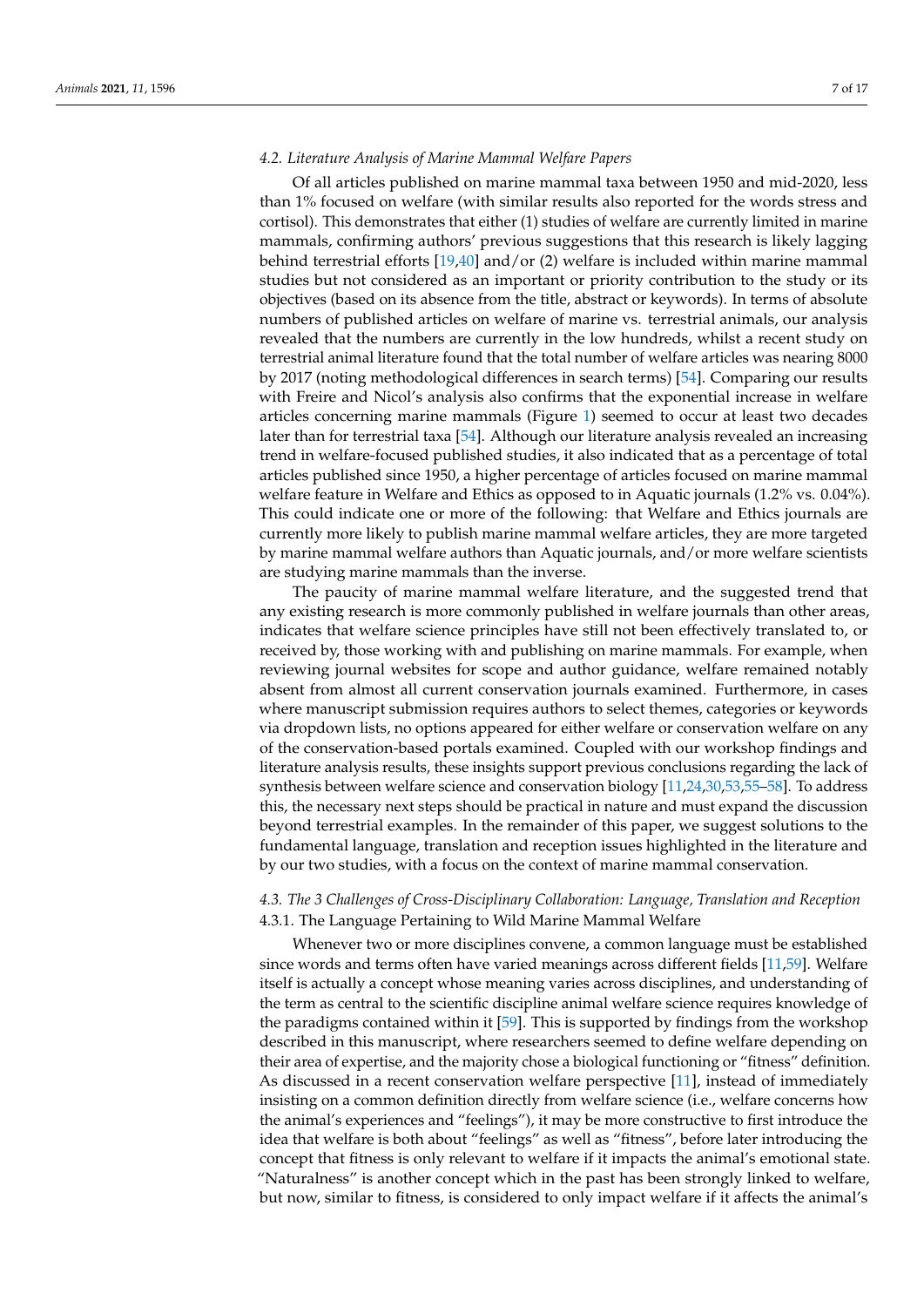emotional state. Nevertheless, a recent review found that while existing research failed to provide a link between the commonly used criterion of "natural behaviour" and welfare, this idea may continue to be favoured due to different teleological conceptions of welfare itself, i.e., that only through performing natural behaviour can the animal demonstrate good welfare [\[60\]](#page-15-6). This alternate definition of welfare is likely to be held in some form among cetacean biologists given that 20% of our workshop survey respondents articulated this concept. Therefore, those aiming to investigate welfare impacts on conservation outcomes might consider holding participative discussions or workshops concerning welfare definitions.

Outlining the terms relating to conducting welfare evaluations, such as measures, assessments, and validation of measures, should also be part of the initial knowledgesharing process for marine mammal welfare projects. Concepts that are commonly studied in both fields should be identified, both in order to highlight areas for collaboration but also to ensure that they are understood in the same manner [\[59\]](#page-15-5). For example, between marine mammal and welfare science, some of the key shared concepts to bring to collaborating partners' attention would be the topics of stress, distress and perhaps suffering (see [\[11\]](#page-13-7) for an explanation of their differential use between disciplines), but also personality, culture, and sociality [\[61\]](#page-15-7).

Similar to the reasoning for including welfare principles in conservation, it has been demonstrated that expanding our view from population-level-only epidemiological metrics to including individual or group behaviours regarding sociality and culture can also benefit conservation efforts [\[19,](#page-13-15)[61,](#page-15-7)[62\]](#page-15-8) Many marine mammals are gregarious and have cultural behaviours that they adopt from each other through social learning [\[33,](#page-14-9)[61,](#page-15-7)[62\]](#page-15-8). Any future considerations of marine mammal welfare should integrate concepts such as sociality and culture, both as a measure when evaluating welfare, and as a tool during intervention efforts [\[62\]](#page-15-8). Stranding events of wild marine mammals are a key example of how social behaviour could drastically impact welfare. Mass strandings predominantly involve pelagic odontocete species (e.g., pilot whales, sperm whales), where it is hypothesised that strong social cohesion is a causal factor in the stranding event, with most individuals diagnosed as otherwise outwardly healthy [\[44](#page-14-17)[,63](#page-15-9)[,64\]](#page-15-10). Strandings have been the source of much stress-related data, given that the animals are generally experiencing acute to chronic poor welfare states (i.e., from the stress of the stranding event to the longer-term physiological stressors which may have caused the stranding). Notable progress relevant to measuring welfare includes the use of scanning electron microscopy observation to determine when noise exposure occurred [\[65\]](#page-15-11), and on-the-beach blood profile tests to inform triage decisions [\[66\]](#page-15-12). However, the literature review revealed that just 1.7% (*n* = 5) of articles on marine mammal welfare focused on strandings. Other wild marine mammal contexts involving direct human actions (including entanglement, whale-watching, ship strike and hunting) are also starting to be studied in a welfare-centric light, which in turn is revealing how these activities are impacting individual animals [\[40](#page-14-13)[,41](#page-14-14)[,67–](#page-15-13)[69\]](#page-15-14). Of these, hunting is particularly well represented in the marine mammal welfare literature (17.7%,  $n = 53$ ), compared to boat disturbance (11.4%,  $n = 34$ ; including all maritime traffic inclusive of whale-watching), and entanglement  $(5\%, n = 15)$ . Another emerging area of marine mammal welfare relates to scientific research itself, particularly in the use of tags and other invasive mark-recapture tools, with  $5.7\%$  ( $n = 17$ ) of articles in the literature search specifically referencing welfare in relation to these practices. It is well-accepted that the benefits of the mark-recapture research should be weighed "against the method's associated harms to the individual animal" (p. 55, [\[70\]](#page-15-15)), and those direct and indirect harms can only be effectively assessed using an objective and comprehensive welfare framework. This particularly complex intersection of welfare science and ethical viewpoints [\[71](#page-15-16)[,72\]](#page-15-17) is where the acceptability of welfare outcomes may differ depending upon the ethical standpoint [\[73\]](#page-15-18).

In fact, two schools of thought have developed in regard to the interactions between ethics, welfare and conservation policies: "compassionate conservation" and "conservation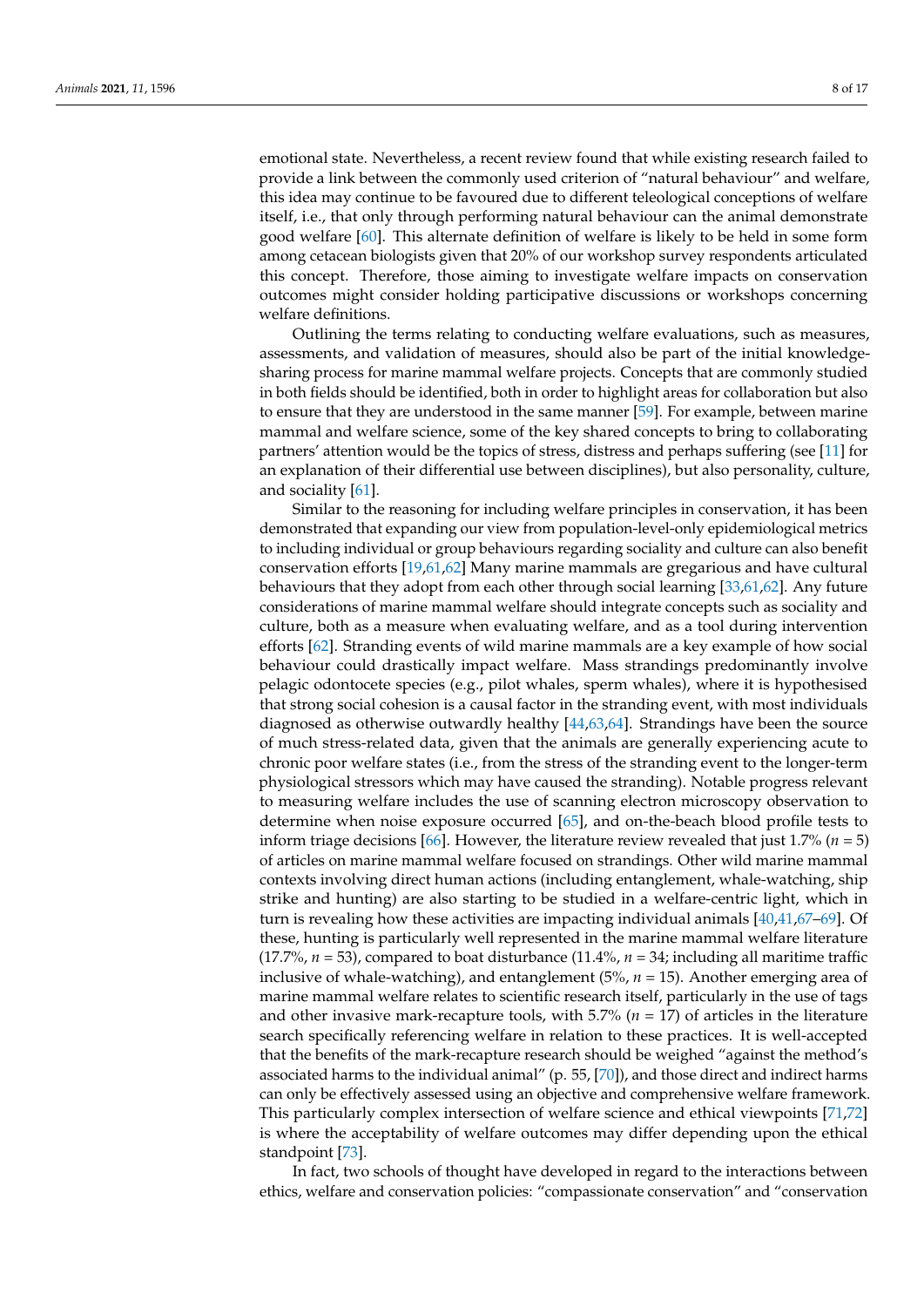welfare" [\[11,](#page-13-7)[73\]](#page-15-18). The differences between them are important to reinforce, since confusion between the two may limit the uptake of welfare principles by conservationists [\[11\]](#page-13-7). These two fields are in fact underpinned by different ethical beliefs, where compassionate conservation insists that conservation should "do no harm", and conservation welfare aims to improve welfare for as many animals affected by conservation interventions as possible [\[73\]](#page-15-18). An example of where these approaches tend to disagree in terrestrial systems is the control of introduced species [\[74\]](#page-15-19), where compassionate conservationists would advocate for non-invasive and non-lethal methods to control predator species, but conservation welfarists may favour these methods if they resulted in better welfare outcomes for large populations of prey species. The differences between these fields, and indeed the potential misconceptions about welfare science by conservation researchers, are comparable to the conflation with the animal rights movement that welfare science suffered earlier in its genesis [\[75\]](#page-15-20). Clear communication of animal welfare science principles and its lack of an ethical position, and increased collective thinking opportunities [\[21\]](#page-13-17), should be considered in order to bridge the knowledge gap that this study has revealed.

# 4.3.2. The Translation of Welfare Science Information to Marine Mammal Conservation

Assuming that a common language regarding welfare science is understood and agreed upon for wild marine mammal welfare, the next issue is the "translation" of this field, which describes the movement of information from one discipline to another, including technical terms and methods whilst taking into account the boundaries of disciplinespecific knowledge [\[59\]](#page-15-5). Published welfare science studies on marine mammals to date have either applied welfare models and/or assessed welfare in captive environments. Welfare models such as the Five Freedoms [\[76\]](#page-15-21) or the Five Domains [\[10\]](#page-13-6) are frameworks designed to be applied to any animal (and largely in any context) that help users to consider the wide range of welfare indicators that might be relevant. The Five Domains framework has been adapted to measure the welfare of wild animals in general [\[24\]](#page-14-1), and just recently, specifically applied to cetaceans in the format of a Welfare Assessment Tool for Wild Cetaceans (WATWC) [\[31\]](#page-14-18). The WATWC was developed using an iterative process and a wide range of experts and stakeholders, and the scoring framework has undergone pilot testing to arrive at a refined version, for which there was high assessor agreement. While only a first step towards the measurement of wild cetacean welfare, importantly the authors showed that welfare science models can be successfully applied to wild marine mammals [\[31\]](#page-14-18). The tool has already been adapted and trialled at a marine mammal welfare workshop held by Whale and Dolphin Conservation and the Wild Animal Welfare Committee in the UK in 2019 to assess the welfare impacts of bycatch and wind farm construction on harbour porpoises (*Phocoena phocoena*) [\[42\]](#page-14-15).

Though there is an increasing realisation of the need for welfare to be considered in conservation  $[4,16,21]$  $[4,16,21]$  $[4,16,21]$ , the application of welfare science to wild species has been focused predominantly on captive settings (i.e., zoos, aquaria, rescue centres and sanctuaries) [\[11,](#page-13-7)[24\]](#page-14-1). Indeed, this bias was demonstrated by the fact that 26.4% (*n* = 79) of marine mammal welfare articles from the literature review focused on captive animals. Studies on marine mammal welfare in captivity have been increasing over the last 10 years [\[77,](#page-15-22)[78\]](#page-15-23), and using dolphins as an example, there is now existing research on positive welfare indicators [\[79–](#page-15-24)[84\]](#page-16-0), negative welfare indicators [\[82](#page-15-25)[,85–](#page-16-1)[87\]](#page-16-2), and a comprehensive assessment framework [\[88\]](#page-16-3). Physiological and health-related welfare parameters such as stress hormones [\[86](#page-16-4)[,89](#page-16-5)[,90\]](#page-16-6), blood profiles [\[91,](#page-16-7)[92\]](#page-16-8), and pulmonary function [\[93\]](#page-16-9) have also been examined in captive animals. The controlled environment of the captive setting has also aided in the development of certain hydrophone-video arrays aiming to match cetacean vocalisations to behaviours, thereby decoding their meaning, which would be a critical step in evaluating cetacean welfare [\[94,](#page-16-10)[95\]](#page-16-11). However, much is still unknown about the utility of captive welfare findings to wild marine mammals. The feasibility of data collection will of course be a limiting factor, where welfare indicators developed for captive animals such as weight measurements, blood profiles and cognitive bias testing that may be easily carried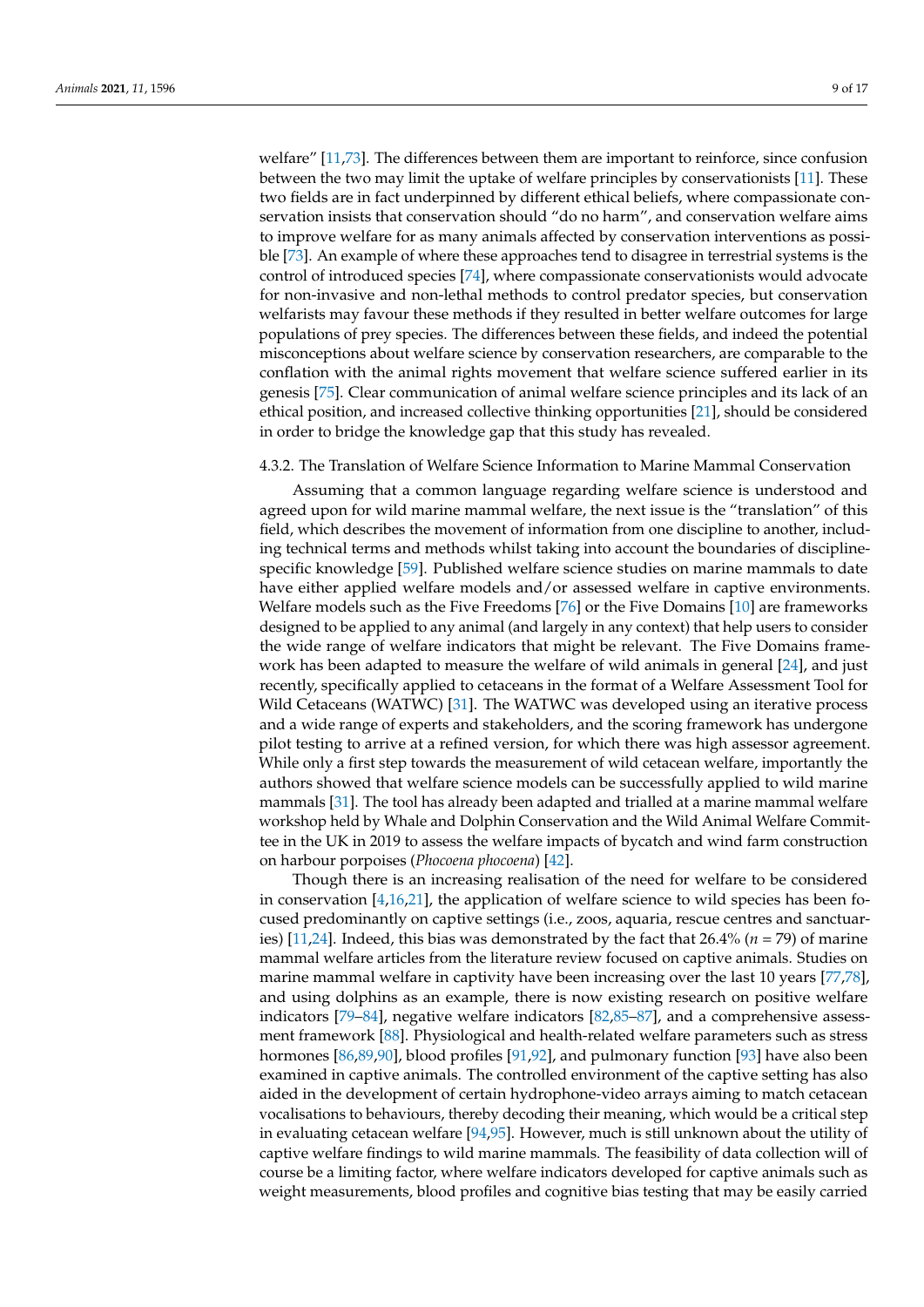out on trained animals are likely to be difficult to undertake in the wild. The applicability of captive animal physiological reference ranges to wild marine mammals remains an ongoing discussion [\[66\]](#page-15-12). Some assert that captive research can successfully be adapted to aid wild marine mammal conservation [\[57,](#page-15-26)[89,](#page-16-5)[95–](#page-16-11)[97\]](#page-16-12), while others advocate that welfare in captivity is compromised to the point that wild-captive comparisons of behaviour, physiology or cognition are invalid [\[98\]](#page-16-13). For larger species such as baleen whales and other species not kept in captivity, there is very limited research from a few longer-term rehabilitation efforts that can be used to evaluate its applicability [\[99,](#page-16-14)[100\]](#page-16-15). Nevertheless, the study and management of wild animals in zoos embodies a current synergy between the conservation and animal welfare fields [\[11\]](#page-13-7), including for marine mammals.

A recent collaboration linking wild and captive marine mammal welfare was established between the International Union for Conservation of Nature (IUCN), the Species Survival Commission, the National Marine Mammal Foundation, other IUCN groups, NGOs, and several zoos that display cetaceans. These diverse stakeholders held a workshop on "Ex Situ Options for Cetacean Conservation", where strategies were discussed for critically endangered cetacean populations for whom some form of captive breeding and reintroduction was considered to mitigate continued population decline. Wild cetacean welfare was mentioned several times in the proceedings and appears to be a central theme of any intervention proposals [\[101\]](#page-16-16). It should be noted that there are ethical implications of such interventions since they may result in compromised welfare or even death for a few individuals. Until now, bringing animals into captivity or into a different environment to their home range to breed and then reintroduce has only occurred when many other conservation efforts have been attempted and failed, such as for the Yangzte finless porpoise (*Neophocaena asiaeorientalis asiaeorientalis*), whose population has doubled since they entered their ox-bow lake "semi-natural" environment, but who now face a risk of in-breeding [\[102,](#page-16-17)[103\]](#page-16-18). There are clearly further, complex discussions which are needed to improve efforts to prevent such measures being required and, only as a last resort, establish the point in a population's decline when ex situ breeding programs should be commenced [\[101](#page-16-16)[,104\]](#page-16-19).

A key aspect of translating information within cross-disciplinary collaborations lies in identifying the limitations of the research and knowledge being shared [\[59\]](#page-15-5). In terms of translating knowledge on welfare models, a ubiquitous limitation is that any evaluation of marine mammal welfare will only be a best estimate, as we can never know exactly how the animal is feeling [\[1\]](#page-13-0). Furthermore, due to the complexities of finding free-ranging marine mammals and observing the same individuals over long time periods, welfare assessments may only provide a snapshot of individual welfare at that time [\[24\]](#page-14-1), so measures of behavioural interactions and environmental variables that require a time series may not be applicable. The translation of welfare science principles into wild marine mammal conservation may also face some social and cultural limitations [\[59\]](#page-15-5), given the ethical debate surrounding captive marine mammals [\[57\]](#page-15-26). Fostering open discussions to enable consensus-building and develop clear Terms of Reference documents might be a productive first step in the process of addressing the varying views, definitions and language currently used, and may help researchers to find common ground and pave the way for translating the applicable information.

A final aspect to consider in relation to the translation of information is which organisations might be driving this exchange. Those academic and research institutes that already have departments or research staff in both welfare science and conservation biology should be encouraged to foster these much-needed transdisciplinary collaborations. International organisations are also capable of igniting this work, where current examples include the IWC's series of workshops exploring the welfare impacts of anthropogenic threats to cetaceans [\[31,](#page-14-18)[105\]](#page-16-20), and the IUCN's ex situ options for cetacean conservation working group [\[101\]](#page-16-16). In direct reference to integrating welfare science with other disciplines, it has been asserted that organisations "can encourage interactions by providing infrastructure support and reducing artificial structural boundaries between disciplines" (p. 46, [\[65\]](#page-15-11)). For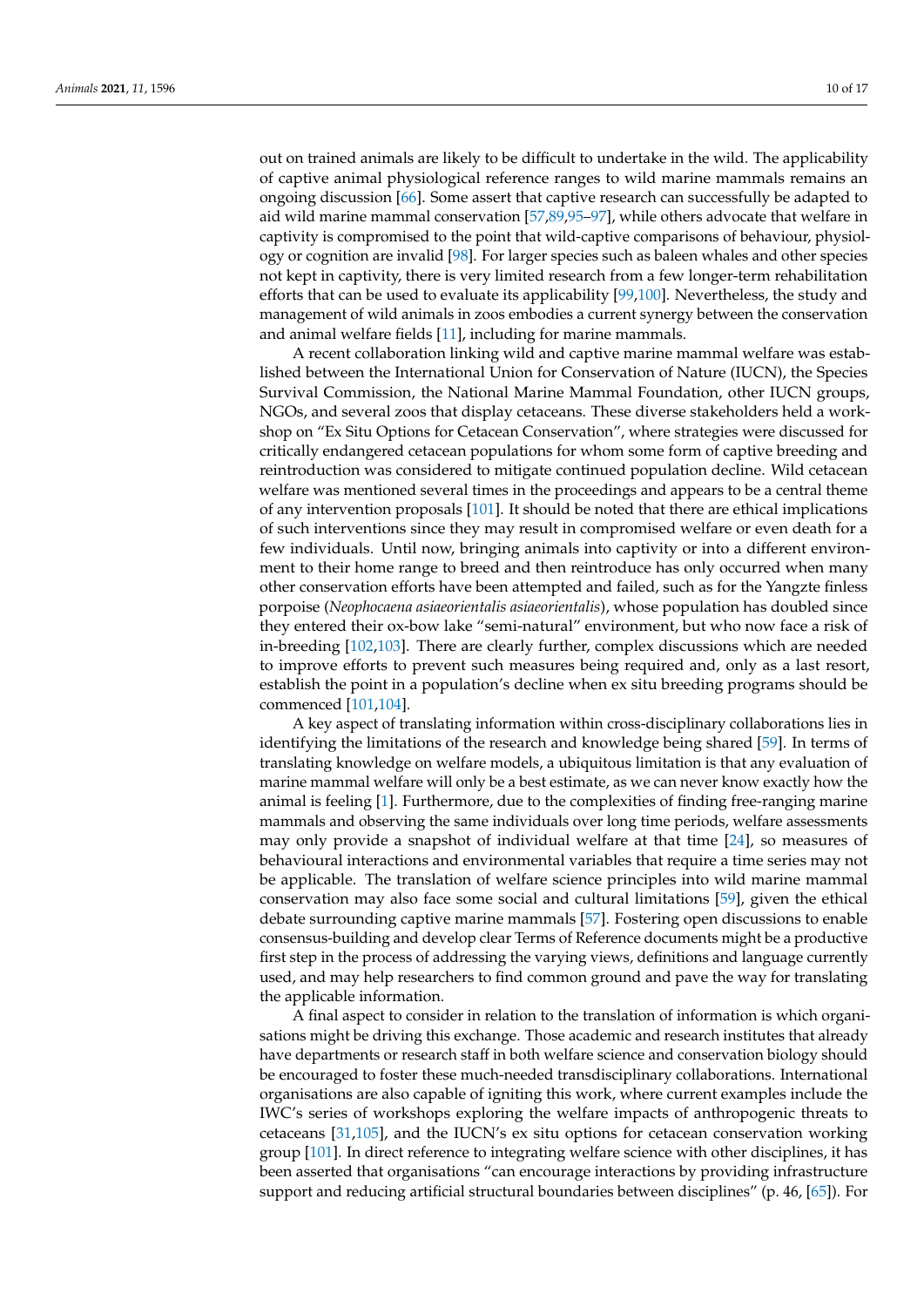example, funding bodies need to include panels that are not rigidly discipline-based and are able to assess complex interdisciplinary applications [\[59\]](#page-15-5). Looking forward, undergraduate marine mammal conservation programmes should consider integrating welfare science modules into their courses, thereby encouraging future post-graduate and early career research in matters of wild marine mammal welfare.

# 4.3.3. The Reception of Welfare Information by Marine Mammal Scientists

After the language and translation issues in a collaboration have been addressed, the reception of welfare information should be considered further [\[59\]](#page-15-5). In regard to marine mammal welfare, this concerns how and where such research is published and communicated, and as our literature analysis demonstrates, currently this is more likely in the welfare science journals. To address this, marine mammal science and conservation journals could consider expanding their scope to include terms and topics relevant to welfare, perhaps initially by proposing special topics. This was trialled by *Aquatic Mammals* in 2018 [\[43\]](#page-14-16), representing a first successful effort to generate interdisciplinary synergies between welfare and marine mammal science. Further workshops and seminars similar to that presented here that address the nexus between conservation biology and animal welfare should be organised, with full conferences on marine mammal welfare considered to encourage crossdisciplinary collaborations. Such efforts need to be accessible (geographically, socially and economically) to both welfare and conservation scientists working with marine mammals, and secondarily to wider stakeholders, a feat perhaps more feasible with increased virtual conferencing following the COVID-19 pandemic [\[106\]](#page-16-21). Societies and organisations are encouraged to consider animal welfare committees whose role extends beyond matters of captivity and ethics, as is the current status quo. Given that collaborations in today's world benefit from instantaneous communication between stakeholders, as well as real-time engagement with the public through channels such as social media, an information-sharing platform could be established with regard to the study of marine mammal welfare with the aim of connecting all researchers currently working on relevant aspects and allowing organisation and dissemination of research.

Of course, there are many other challenges hindering research into marine mammal welfare, and its potential impact on conservation strategy. Funding for such collaborations is a key issue: currently, the majority of funding bodies offer either grants for welfare projects with domestic animals or fund conservation projects using traditional population-level methods, with cross-disciplinary projects falling outside the scope of both. Through open communication and increasing involvement in workshops and early-stage discussions, it is hoped that funding bodies see the value of cross-disciplinary research by providing support for projects aiming to integrate welfare science principles into marine mammal conservation. By "intentionally managing the collaboration" [\[21\]](#page-13-17), i.e., proactively addressing the language, translation and reception of welfare science information in marine mammal conservation, the emerging discipline is more likely to be successful and sustainable. Table [1](#page-12-0) summarises the suggested objectives described to encourage successful collaborations between welfare science and biology as it pertains to marine mammals, with suggestive methods to achieve this.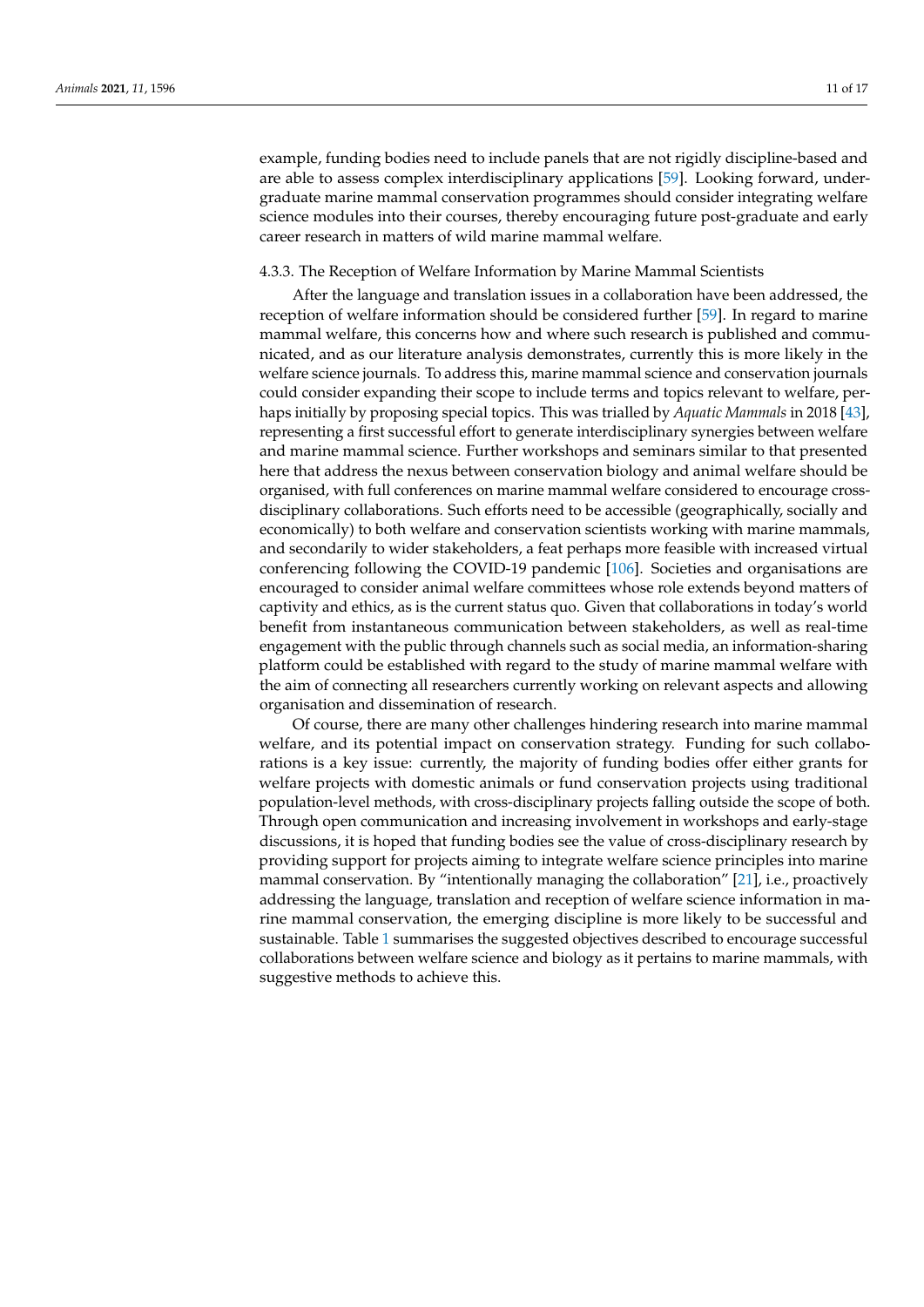|                                                                                          | Objective                                                                                                                                                                                                                             | Methods                                                                                                                                                                                                                                                                                                                                                                                                                                                                                                                                                                                                                                                           |
|------------------------------------------------------------------------------------------|---------------------------------------------------------------------------------------------------------------------------------------------------------------------------------------------------------------------------------------|-------------------------------------------------------------------------------------------------------------------------------------------------------------------------------------------------------------------------------------------------------------------------------------------------------------------------------------------------------------------------------------------------------------------------------------------------------------------------------------------------------------------------------------------------------------------------------------------------------------------------------------------------------------------|
| Language<br>Ensuring terms and<br>concepts have<br>common meaning                        | 1. Establish a common<br>understanding of "welfare",<br>including affective states,<br>emotions, and welfare models                                                                                                                   | Workshops, seminars or conferences involving welfare and<br>$\bullet$<br>conservation scientists, develop a shared 'Terms of Reference'<br>(ToR) document.<br>Share ToR document with all stakeholders (researchers,<br>$\bullet$<br>journals, NGOs, governmental organisations, consultants)<br>Collaborate with those already working at the terrestrial<br>$\bullet$<br>conservation welfare interface to share experiences, especially<br>regarding differing opinions on welfare definitions, e.g.,<br>natural behaviour.<br>The lack of ethical position in welfare science should be<br>$\bullet$<br>emphasised to reduce misalignment with animal rights. |
|                                                                                          | 2. Highlight areas where<br>shared concepts exist between<br>marine mammal conservation<br>and welfare science, such as<br>stress, distress, suffering,<br>personality, culture,<br>and sociality                                     | Review existing literature in both welfare science and marine<br>٠<br>mammal science that uses the same welfare-related terms.<br>Specific collaboration between those working in these areas in<br>٠<br>both fields, open discussion of results and interpretation.<br>Engage those already working on these topics in terrestrial<br>$\bullet$<br>conservation welfare to learn how they overcame any<br>language issues.                                                                                                                                                                                                                                       |
|                                                                                          | 3. Identify welfare tools<br>relevant to marine mammal<br>conservation: measures,<br>assessments, validation<br>of measures                                                                                                           | Series of workshops, seminars or conferences involving<br>welfare and conservation scientists, develop a shared 'Terms<br>of Reference' document.<br>Suggested start: discussions and theoretical applications of the<br>Nicol et al. (2020) adapted Five Domains framework for wild<br>cetaceans [31].                                                                                                                                                                                                                                                                                                                                                           |
| Translation<br>Enabling the movement of<br>information from one<br>discipline to another | 4. Collaborations between<br>welfare scientists and marine<br>mammal researchers: share<br>knowledge between these two<br>fields, explore whether any<br>experience or resources from<br>any type of captive setting<br>is applicable | Conferences, workshops, and seminars where welfare<br>٠<br>scientists and conservation researchers can meet and<br>collaborate, especially since there are several existing research<br>groups that are geographically close.<br>Encourage/lobby funding bodies to increase awareness and<br>٠<br>support for projects aiming to foster cross disciplinary<br>collaborations<br>Researchers can also look outside the box for funding sources<br>for such cross-disciplinary, international, and culturally<br>significant collaborations.                                                                                                                        |
|                                                                                          | 5. Universities or<br>organisations that already<br>have research interests in both<br>welfare science and marine<br>mammal biology should take<br>the lead in facilitating<br>information exchange                                   | Universities and organisations could support through<br>$\bullet$<br>funding, support culture, and infrastructure.<br>Increased dialogue should be encouraged, and collaborations<br>٠<br>incentivised.<br>Welfare science principles should start being taught in<br>$\bullet$<br>undergraduate marine mammal biology and<br>conservation programs.                                                                                                                                                                                                                                                                                                              |

**Table 1.** Suggested objectives and methods for addressing the language, translation and reception issues relating to applying welfare science principles to marine mammal conservation.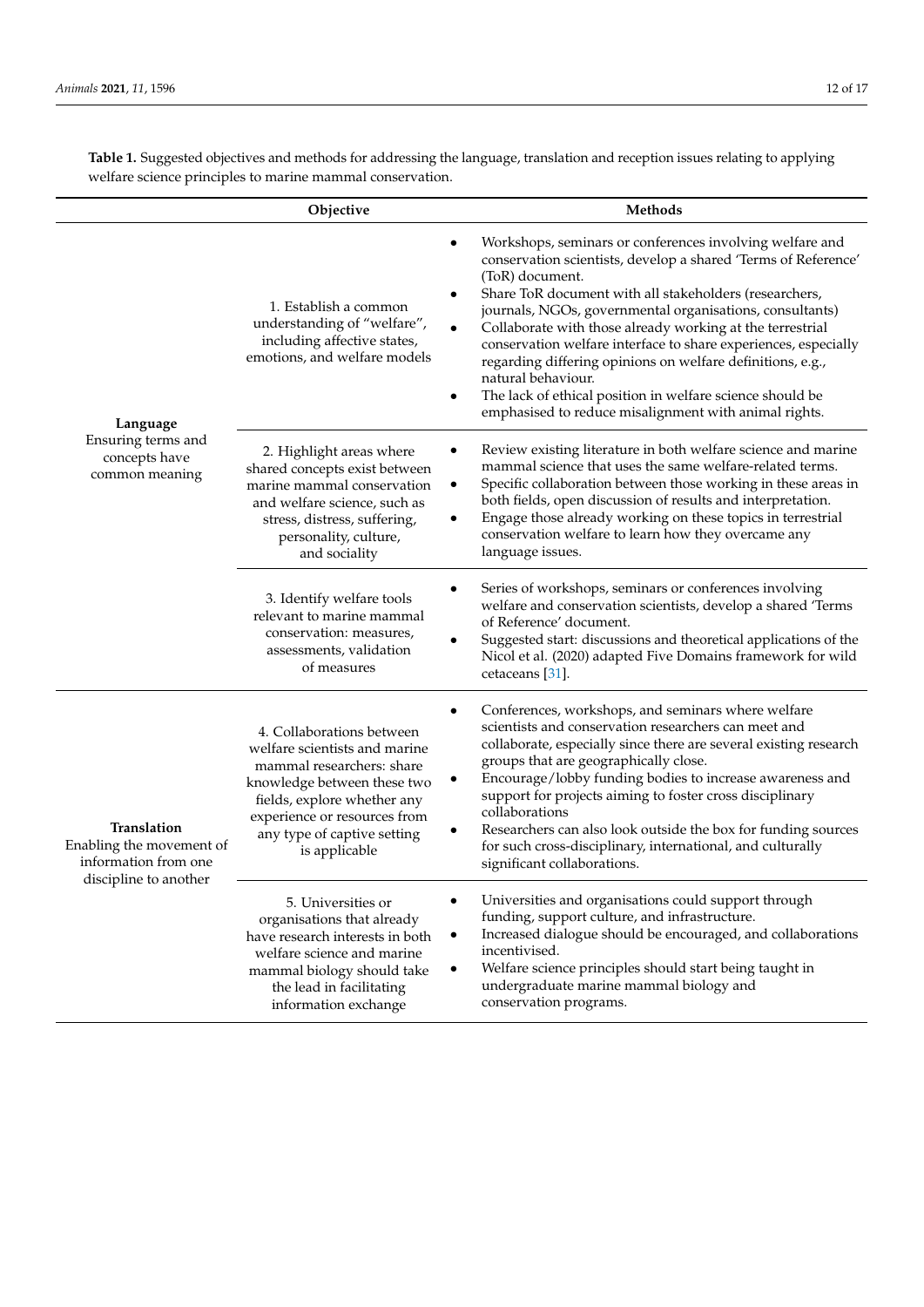<span id="page-12-0"></span>

|                                                                 | Objective                                                                                                   | <b>Methods</b>                                                                                                                                                                                                                                                                            |
|-----------------------------------------------------------------|-------------------------------------------------------------------------------------------------------------|-------------------------------------------------------------------------------------------------------------------------------------------------------------------------------------------------------------------------------------------------------------------------------------------|
| Reception<br>Ensuring the effective<br>dissemination of results | 6. Inter-disciplinary<br>conferences to allow<br>translation of information and<br>communication of results | Workshops, seminars, and conferences that are accessible to<br>both welfare and conservation scientists.<br>Animal welfare committees should be established in marine<br>٠<br>mammal societies and organisations to manage any welfare<br>topics in conservation research and management. |
|                                                                 | 7. Work with journals and<br>Universities to encourage<br>commitment to<br>inter-disciplinary papers        | Special issues on wild marine mammal welfare.<br>Inclusion of welfare and conservation welfare within journal<br>٠<br>scope and keywords.<br>Encouragement of new, cross-disciplinary journals.<br>٠                                                                                      |
|                                                                 | 8. Platform/common database<br>set up for information,<br>communication, and<br>coordination                | Terms of Reference documents, virtual learning resources,<br>٠<br>conference announcements, calls for papers, grants, and<br>findings could all be shared on such a platform in real-time.<br>Harness potential of social media communication.                                            |

**Table 1.** *Cont.*

# **5. Conclusions**

Marine mammal conservationists are tackling increasing anthropogenic threats that impact all aspects of the animals' lives. While there are encouraging signals of increasing cross-disciplinary thinking in the welfare science and terrestrial conservation space, there has to date been limited uptake in marine mammal conservation. This study investigates those limiting factors, with results suggesting that a normative environment is not yet established for wild marine mammal welfare research (i.e., one that provides funding, infrastructure, and adequate cross-disciplinary support culture). We identify how these language, translation and reception issues can be addressed and suggest practical next steps for how welfare science principles might be integrated into marine mammal conservation going forward. Our work provides a framework of actionable objectives for individual and organisational collaborators who are motivated to apply new, cross-disciplinary thinking and approaches to mitigate the comprehensive and ever-increasing threats faced by wild marine mammals.

**Supplementary Materials:** The following are available online at [https://www.mdpi.com/article/10](https://www.mdpi.com/article/10.3390/ani11061596/s1) [.3390/ani11061596/s1,](https://www.mdpi.com/article/10.3390/ani11061596/s1) Table S1: The 10 questions asked within the pre- and post-workshop surveys; Table S2: Results of selected survey questions described in the main body of the manuscript; Table S3: Categorisation of journals into types depending on scope.

**Author Contributions:** Conceptualization, I.L.K.C. and K.A.S.; methodology, I.L.K.C., R.M.B. and K.A.S.; analysis, I.L.K.C., R.M.B. and K.A.S.; investigation, I.L.K.C., R.M.B. and K.A.S.; writing original draft preparation, I.L.K.C.; writing—review and editing, I.L.K.C., R.M.B. and K.A.S.; visualization, I.L.K.C. and R.M.B.; supervision, K.A.S.; funding acquisition, K.A.S. All authors have read and agreed to the published version of the manuscript.

**Funding:** The workshop that formed part of this research was funded by the International Fund for Animal Welfare (IFAW) and the European Cetacean Society (ECS). K.A.S. and R.M.B.'s time spent on the research was supported by Massey University, and K.A.S.'s involvement in the workshop was also supported by the International Whaling Commission (IWC). R.M.B was also supported by a Doctoral Commonwealth Scholarship, with additional support by Wildbase Research Trust Fund, Animal Ethics Research Grant and New Zealand Veterinary Association Marion Cunningham Memorial Fund Grant. I.L.K.C.'s time was funded by Animal Welfare Expertise, [www.animalwelfareexpertise.com.](www.animalwelfareexpertise.com)

**Institutional Review Board Statement:** The study was conducted in accordance with the Declaration of Helsinki and assessed as a low impact human ethics application by Massey University, New Zealand.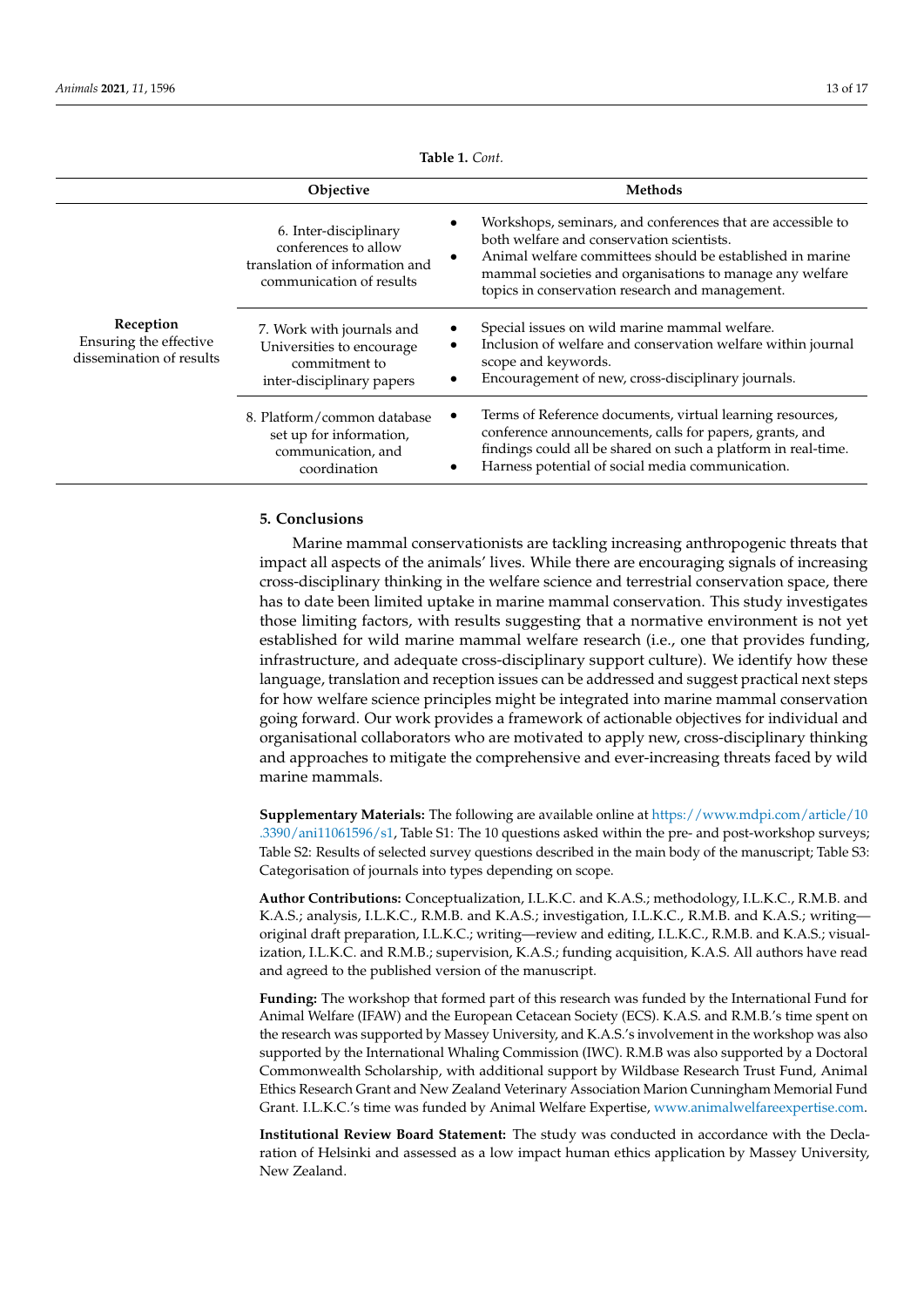**Informed Consent Statement:** All participants gave their informed consent for inclusion of their responses from the workshop surveys.

**Data Availability Statement:** The data presented in this study are available in the Supplementary Materials.

**Acknowledgments:** We would like to thank all the workshop participants in La Spezia, Italy, and those who helped to organise the session. We are especially grateful to the International Fund for Animal Welfare (IFAW) and the European Cetacean Society (ECS) for sponsoring and hosting the workshop, and also to the International Whaling Commission (IWC) for contributing towards the time investment of KAS. We are deeply appreciative for the assistance of Sarah Dolman (WDC) as the workshop rapporteur, and for her insightful comments which significantly improved earlier versions of the manuscript.

**Conflicts of Interest:** The authors declare no conflict of interest. The funders had no role in the design of the study; in the collection, analyses, or interpretation of data; in the writing of the manuscript, or in the decision to publish the results.

## **References**

- <span id="page-13-0"></span>1. Webster, J. *Animal Welfare: Limping towards Eden*; Blackwell Publishing Ltd.: Oxford, UK, 2005; ISBN 1-4051-1877-6.
- 2. Mendl, M.; Burman, O.H.P.; Paul, E.S. An integrative and functional framework for the study of animal emotion and mood. *Proc. Biol. Sci.* **2010**, *277*, 2895–2904. [\[CrossRef\]](http://doi.org/10.1098/rspb.2010.0303)
- <span id="page-13-1"></span>3. Veasey, J.S. In pursuit of peak animal welfare; the need to prioritize the meaningful over the measurable. *Zoo Biol.* **2017**, *36*, 413–425. [\[CrossRef\]](http://doi.org/10.1002/zoo.21390)
- <span id="page-13-2"></span>4. Scholtz, W. Injecting Compassion into International Wildlife Law: From Conservation to Protection? *Transnatl. Environ. Law* **2017**, *6*, 463–483. [\[CrossRef\]](http://doi.org/10.1017/S2047102517000103)
- <span id="page-13-3"></span>5. Miller, D.S.; Anthony, R.; Golab, G. Assessing Aquatic Mammal Welfare While Assessing Differing Values and Imperfect Tradeoffs. *Aquat. Mamm.* **2018**, *44*, 116–141. [\[CrossRef\]](http://doi.org/10.1578/AM.44.2.2018.116)
- <span id="page-13-4"></span>6. Fraser, D.; Weary, D.M.; Pajor, E.A.; Milligan, B.N. A scientific conception of animal welfare that reflects ethical concerns. *Anim. Welf.* **1997**, *6*, 187–205.
- <span id="page-13-5"></span>7. Mason, G.; Veasey, J.S. How should the psychological well-being of zoo elephants be objectively investigated? *Zoo Biol.* **2010**, *29*, 237–255. [\[CrossRef\]](http://doi.org/10.1002/zoo.20256) [\[PubMed\]](http://www.ncbi.nlm.nih.gov/pubmed/19514018)
- 8. Watters, J.V. Searching for behavioral indicators of welfare in zoos: Uncovering anticipatory behavior. *Zoo Biol.* **2014**, *33*, 251–256. [\[CrossRef\]](http://doi.org/10.1002/zoo.21144)
- 9. Spruijt, B.M.; van den Bos, R.; Pijlman, F.T.A. A concept of welfare based on reward evaluating mechanisms in the brain: Anticipatory behaviour as an indicator for the state of reward systems. *Appl. Anim. Behav. Sci.* **2001**, *72*, 145–171. [\[CrossRef\]](http://doi.org/10.1016/S0168-1591(00)00204-5)
- <span id="page-13-6"></span>10. Mellor, D.J.; Beausoleil, N. Extending the "Five Domains" model for animal welfare assessment to incorporate positive welfare states. *Anim. Welf.* **2015**, *24*, 241–253. [\[CrossRef\]](http://doi.org/10.7120/09627286.24.3.241)
- <span id="page-13-7"></span>11. Beausoleil, N.J.; Mellor, D.J.; Baker, L.; Baker, S.E.; Bellio, M.; Clarke, A.S.; Dale, A.; Garlick, S.; Jones, B.; Harvey, A.; et al. "Feelings and Fitness" Not "Feelings or Fitness"–The Raison d'être of Conservation Welfare, Which Aligns Conservation and Animal Welfare Objectives. *Front. Vet. Sci.* **2018**, *5*, 296. [\[CrossRef\]](http://doi.org/10.3389/fvets.2018.00296) [\[PubMed\]](http://www.ncbi.nlm.nih.gov/pubmed/30538995)
- <span id="page-13-8"></span>12. Boissy, A.; Manteuffel, G.; Jensen, M.B.; Moe, R.O.; Spruijt, B.; Keeling, L.J.; Winckler, C.; Forkman, B.; Dimitrov, I.; Langbein, J.; et al. Assessment of positive emotions in animals to improve their welfare. *Physiol. Behav.* **2007**, *92*, 375–397. [\[CrossRef\]](http://doi.org/10.1016/j.physbeh.2007.02.003)
- <span id="page-13-9"></span>13. Yeates, J.W.; Main, D.C.J. Assessment of positive welfare: A review. *Vet. J.* **2008**, *175*, 293–300. [\[CrossRef\]](http://doi.org/10.1016/j.tvjl.2007.05.009) [\[PubMed\]](http://www.ncbi.nlm.nih.gov/pubmed/17613265)
- <span id="page-13-10"></span>14. Swaisgood, R.R. The conservation-welfare nexus in reintroduction programmes: A role for sensory ecology. *Anim. Welf.* **2010**, *19*, 125–137.
- <span id="page-13-11"></span>15. Swaisgood, R.R. Current status and future directions of applied behavioral research for animal welfare and conservation. *Appl. Anim. Behav. Sci.* **2007**, *102*, 139–162. [\[CrossRef\]](http://doi.org/10.1016/j.applanim.2006.05.027)
- <span id="page-13-12"></span>16. Paquet, P.C.; Darimont, C.T. Wildlife conservation and animal welfare: Two sides of the same coin? *Anim. Welf.* **2010**, *19*, 177–190.
- <span id="page-13-13"></span>17. Clegg, I.L.K.; van Elk, C.E.; Delfour, F. Applying welfare science to bottlenose dolphins (*Tursiops truncatus*). *Anim. Welf.* **2017**, *26*, 165–176. [\[CrossRef\]](http://doi.org/10.7120/09627286.26.2.165)
- <span id="page-13-14"></span>18. Ohl, F.; van der Staay, F.J. Animal welfare: At the interface between science and society. *Vet. J.* **2012**, *192*, 13–19. [\[CrossRef\]](http://doi.org/10.1016/j.tvjl.2011.05.019)
- <span id="page-13-15"></span>19. Papastavrou, V.; Leaper, R.; Lavigne, D. Why management decisions involving marine mammals should include animal welfare. *Mar. Policy* **2017**, *79*, 19–24. [\[CrossRef\]](http://doi.org/10.1016/j.marpol.2017.02.001)
- <span id="page-13-16"></span>20. Cornish, A.R.; Briley, D.; Wilson, B.J.; Raubenheimer, D.; Schlosberg, D.; McGreevy, P.D. The price of good welfare: Does informing consumers about what on-package labels mean for animal welfare influence their purchase intentions? *Appetite* **2020**, *148*. [\[CrossRef\]](http://doi.org/10.1016/j.appet.2019.104577)
- <span id="page-13-17"></span>21. Pennington, D.D. Cross-disciplinary collaboration and learning. *Ecol. Soc.* **2008**, *13*. [\[CrossRef\]](http://doi.org/10.5751/ES-02520-130208)
- <span id="page-13-18"></span>22. Taylor, B.L.; Martinez, M.; Gerrodette, T.; Barlow, J.; Hrovat, Y.N. Lessons from monitoring trends in abundance of marine mammals. *Mar. Mammal Sci.* **2007**, *23*, 157–175. [\[CrossRef\]](http://doi.org/10.1111/j.1748-7692.2006.00092.x)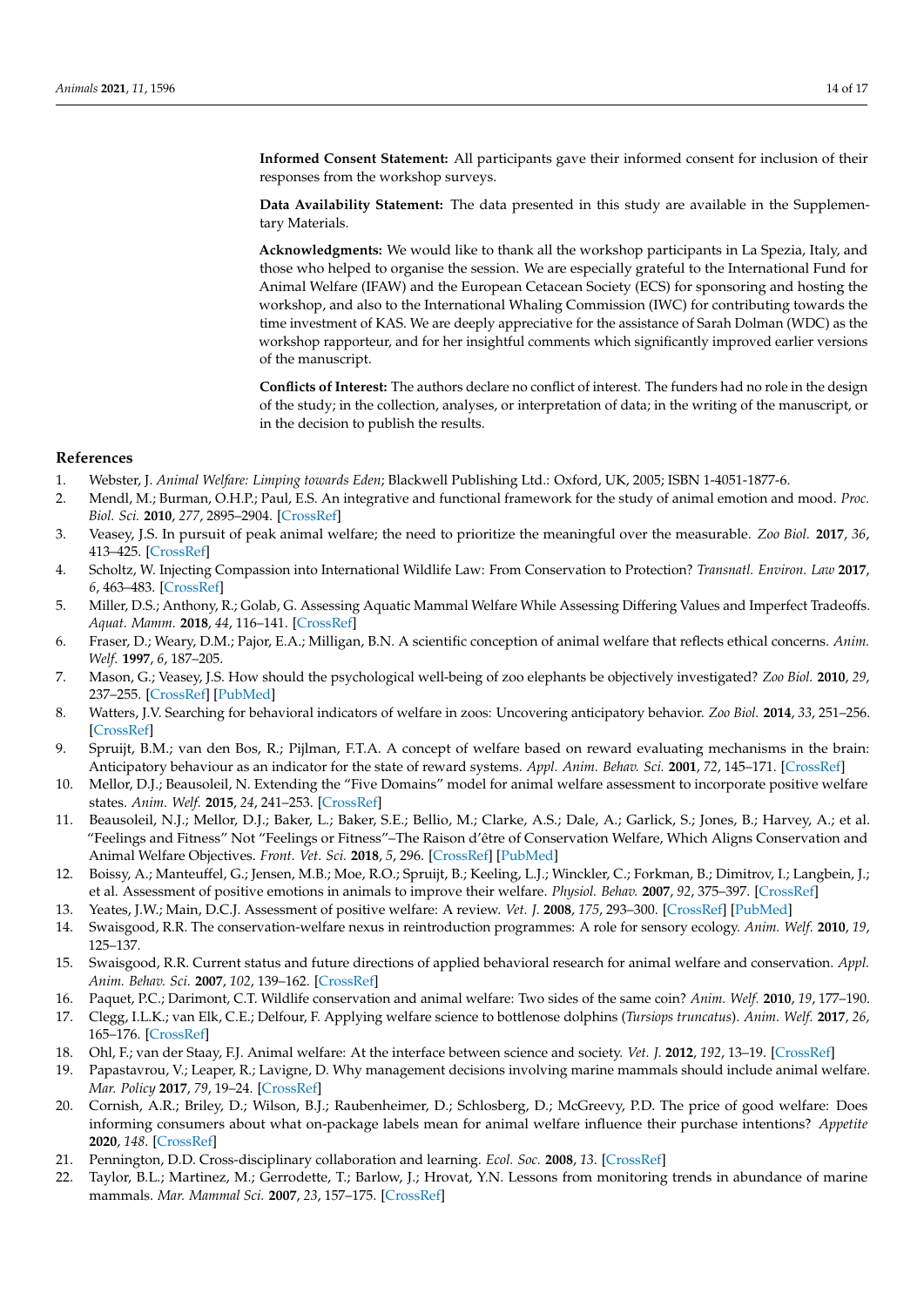- <span id="page-14-0"></span>23. Baker, S.E.; Sharp, T.M.; Macdonald, D.W. Assessing animal welfare impacts in the management of European Rabbits (Oryctolagus cuniculus), European Moles (Talpa europaea) and Carrion Crows (Corvus corone). *PLoS ONE* **2016**, *11*. [\[CrossRef\]](http://doi.org/10.1371/journal.pone.0146298) [\[PubMed\]](http://www.ncbi.nlm.nih.gov/pubmed/26726808)
- <span id="page-14-1"></span>24. Harvey, A.; Beausoleil, N.J.; Ramp, D.; Mellor, D.J. A Ten-Stage Protocol for Assessing the Welfare of Individual Non-Captive Wild Animals: Free-Roaming Horses (Equus Ferus Caballus) as an Example. *Animals* **2020**, *10*, 148. [\[CrossRef\]](http://doi.org/10.3390/ani10010148)
- <span id="page-14-2"></span>25. Littin, K.E.; Mellor, D.J. Strategic animal welfare issues: Ethical and animal welfare issues arising from the killing of wildlife for disease control and environmental reasons. *OIE Rev. Sci. Tech.* **2005**, *24*, 767–782. [\[CrossRef\]](http://doi.org/10.20506/rst.24.2.1611) [\[PubMed\]](http://www.ncbi.nlm.nih.gov/pubmed/16358526)
- <span id="page-14-3"></span>26. Beausoleil, N.J.; Mellor, D.J. Advantages and limitations of the Five Domains model for assessing welfare impacts associated with vertebrate pest control. *N. Z. Vet. J.* **2015**, *63*, 37–43. [\[CrossRef\]](http://doi.org/10.1080/00480169.2014.956832)
- <span id="page-14-4"></span>27. Fraser-Celin, V.L.; Hovorka, A.J. Compassionate conservation: Exploring the lives of african wild dogs (lycaon pictus) in Botswana. *Animals* **2019**, *9*, 16. [\[CrossRef\]](http://doi.org/10.3390/ani9010016)
- <span id="page-14-5"></span>28. Hampton, J.O.; Adams, P.J.; Forsyth, D.M.; Cowled, B.D.; Stuart, I.G.; Hyndman, T.H.; Collins, T. Improving animal welfare in wildlife shooting: The importance of projectile energy. *Wildl. Soc. Bull.* **2016**, *40*, 678–686. [\[CrossRef\]](http://doi.org/10.1002/wsb.705)
- <span id="page-14-6"></span>29. Hampton, J.O.; Robertson, H.; Adams, P.J.; Hyndman, T.H.; Collins, T. An animal welfare assessment framework for helicopter darting: A case study with a newly developed method for feral horses. *Wildl. Res.* **2016**, *43*, 429–437. [\[CrossRef\]](http://doi.org/10.1071/WR15230)
- <span id="page-14-7"></span>30. Butterworth, A. *Marine Mammal Welfare: Human Induced Change in the Marine Environment and Its Impacts on Marine Mammal Welfare*; Butterworth, A., Ed.; Springer Nature: Cham, Switzerland, 2017; ISBN 9783319469935.
- <span id="page-14-18"></span>31. Nicol, C.; Bejder, L.; Green, L.; Johnson, C.; Keeling, L.; Noren, D.; Van der Hoop, J.; Simmonds, M. Anthropogenic Threats to Wild Cetacean Welfare and a Tool to Inform Policy in This Area. *Front. Vet. Sci.* **2020**, *7*, 1–12. [\[CrossRef\]](http://doi.org/10.3389/fvets.2020.00057) [\[PubMed\]](http://www.ncbi.nlm.nih.gov/pubmed/32185183)
- <span id="page-14-8"></span>32. Brakes, P.; Dall, S.R.X. Marine mammal behavior: A review of conservation implications. *Front. Mar. Sci.* **2016**, *3*, 1–15. [\[CrossRef\]](http://doi.org/10.3389/fmars.2016.00087)
- <span id="page-14-9"></span>33. Whitehead, H.; Reeves, R.R.; Tyack, P.L. Science and the conservation, protection, and management of wild cetaceans. In *Cetacean Societies: Field Studies of Dolphins and Whales*; Mann, J., Connor, R.C., Tyack, P.L., Whitehead, H., Eds.; University of Chicago Press: Chicago, IL, USA, 2000; pp. 308–332.
- <span id="page-14-10"></span>34. Stockin, K.A.; Lusseau, D.; Binedell, V.; Wiseman, N.; Orams, M.B. Tourism affects the behavioural budget of the common dolphin Delphinus sp. in the Hauraki Gulf, New Zealand. *Mar. Ecol. Prog. Ser.* **2008**, *355*, 287–295. [\[CrossRef\]](http://doi.org/10.3354/meps07386)
- 35. Christiansen, F.; Lusseau, D. Linking behavior to vital rates to measure the effects of non-lethal disturbance on wildlife. *Conserv. Lett.* **2015**, *8*, 424–431. [\[CrossRef\]](http://doi.org/10.1111/conl.12166)
- 36. Wright, A.J.; Deak, T.; Parsons, E.C.M. Concerns related to chronic stress in marine mammals. *Mar. Pollut. Bull.* **2011**, *63*, 7. [\[CrossRef\]](http://doi.org/10.1016/j.marpolbul.2009.11.024)
- 37. Fiori, L.; Martinez, E.; Orams, M.B.; Bollard, B. Using Unmanned Aerial Vehicles (UAVs) to assess humpback whale behavioral responses to swim-with interactions in Vava'u, Kingdom of Tonga. *J. Sustain. Tour.* **2020**, *28*, 1743–1761. [\[CrossRef\]](http://doi.org/10.1080/09669582.2020.1758706)
- <span id="page-14-11"></span>38. Filby, N.E.; Stockin, K.A.; Scarpaci, C. Long-term responses of Burrunan dolphins (Tursiops australis) to swim-with dolphin tourism in Port Phillip Bay, Victoria, Australia: A population at risk. *Glob. Ecol. Conserv.* **2014**. [\[CrossRef\]](http://doi.org/10.1016/j.gecco.2014.08.006)
- <span id="page-14-12"></span>39. Pirotta, E.; Booth, C.G.; Costa, D.P.; Fleishman, E.; Kraus, S.D.; Lusseau, D.; Moretti, D.; New, L.F.; Schick, R.S.; Schwarz, L.K.; et al. Understanding the population consequences of disturbance. *Ecol. Evol.* **2018**, *8*, 9934–9946. [\[CrossRef\]](http://doi.org/10.1002/ece3.4458)
- <span id="page-14-13"></span>40. Dolman, S.J.; Moore, M.J. Welfare Implications of Cetacean Bycatch and Entanglements. In *Marine Mammal Welfare: Human Induced Change in the Marine Environment and Its Impacts on Marine Mammal Welfare*; Butterworth, A., Ed.; Springer Nature: Cham, Switzerland, 2017; pp. 41–65. ISBN 978-3-319-46993-5.
- <span id="page-14-14"></span>41. Dolman, S.J.; Brakes, P. Sustainable fisheries management and the welfare of bycaught and entangled cetaceans. *Front. Vet. Sci.* **2018**, *5*, 287. [\[CrossRef\]](http://doi.org/10.3389/fvets.2018.00287) [\[PubMed\]](http://www.ncbi.nlm.nih.gov/pubmed/30525047)
- <span id="page-14-15"></span>42. Dolman, S.J.; Hodgins, N.K.; Baker, S.; Brakes, P.; Butler-Stroud, C.; Goddard, P.; Nurse, A.; Papastavrou, V.; Stockin, K. *A Whale and Dolphin Conservation and Wild Animal Welfare Committee Workshop Report*; UK Marine Mammal Welfare Workshop: London, UK, 2020; pp. 1–13.
- <span id="page-14-16"></span>43. Hill, H.M.; Jaakkola, K.; Walker, R.T.; Dudzinski, K.M. Special issue on animal welfare: Introduction. *Aquat. Mamm.* **2018**, *44*, 115. [\[CrossRef\]](http://doi.org/10.1578/AM.44.2.2018.115)
- <span id="page-14-17"></span>44. Ogle, M. Managing the Welfare of Marine Mammals at Mass Strandings in Golden Bay, New Zealand. In *Marine Mammal Welfare*; Springer: Cham, Switzerland, 2017; ISBN 978-3-319-46993-5.
- <span id="page-14-19"></span>45. Likert, R. *A Technique for the Measurement of Attitudes.*; Columbia University Press: New York, NY, USA, 1932.
- <span id="page-14-20"></span>46. Gideon, L. *Handbook of Survey Methodology for the Social Sciences*, 1st ed.; Springer: New York, NY, USA, 2012; ISBN 978-1-4614- 3875-5.
- <span id="page-14-21"></span>47. Macbeth, B.J.; Cattet, M.R.L.; Obbard, M.E.; Middel, K.; Janz, D.M. Evaluation of hair cortisol concentration as a biomarker of long-term stress in free-ranging polar bears. *Wildl. Soc. Bull.* **2012**, *36*, 747–758. [\[CrossRef\]](http://doi.org/10.1002/wsb.219)
- 48. Atkinson, S.; Crocker, D.; Houser, D.; Mashburn, K. Stress physiology in marine mammals: How well do they fit the terrestrial model? *J. Comp. Physiol. B* **2015**, *185*, 463–486. [\[CrossRef\]](http://doi.org/10.1007/s00360-015-0901-0) [\[PubMed\]](http://www.ncbi.nlm.nih.gov/pubmed/25913694)
- 49. Palme, R. Monitoring stress hormone metabolites as a useful, non-invasive tool for welfare assessment in farm animals. *Anim. Welf.* **2012**, *21*, 331–337. [\[CrossRef\]](http://doi.org/10.7120/09627286.21.3.331)
- <span id="page-14-22"></span>50. Broom, D.M.; Johnson, K.G. *Stress and Animal Welfare*; Animal Behaviour Series; Springer Nature: Cham, Switzerland, 1993; ISBN 9780412395802.
- <span id="page-14-23"></span>51. Fraser, D. Assessing animal welfare: Different philosophies, different scientific approaches. *Zoo Biol.* **2009**, *28*, 507–518. [\[CrossRef\]](http://doi.org/10.1002/zoo.20253)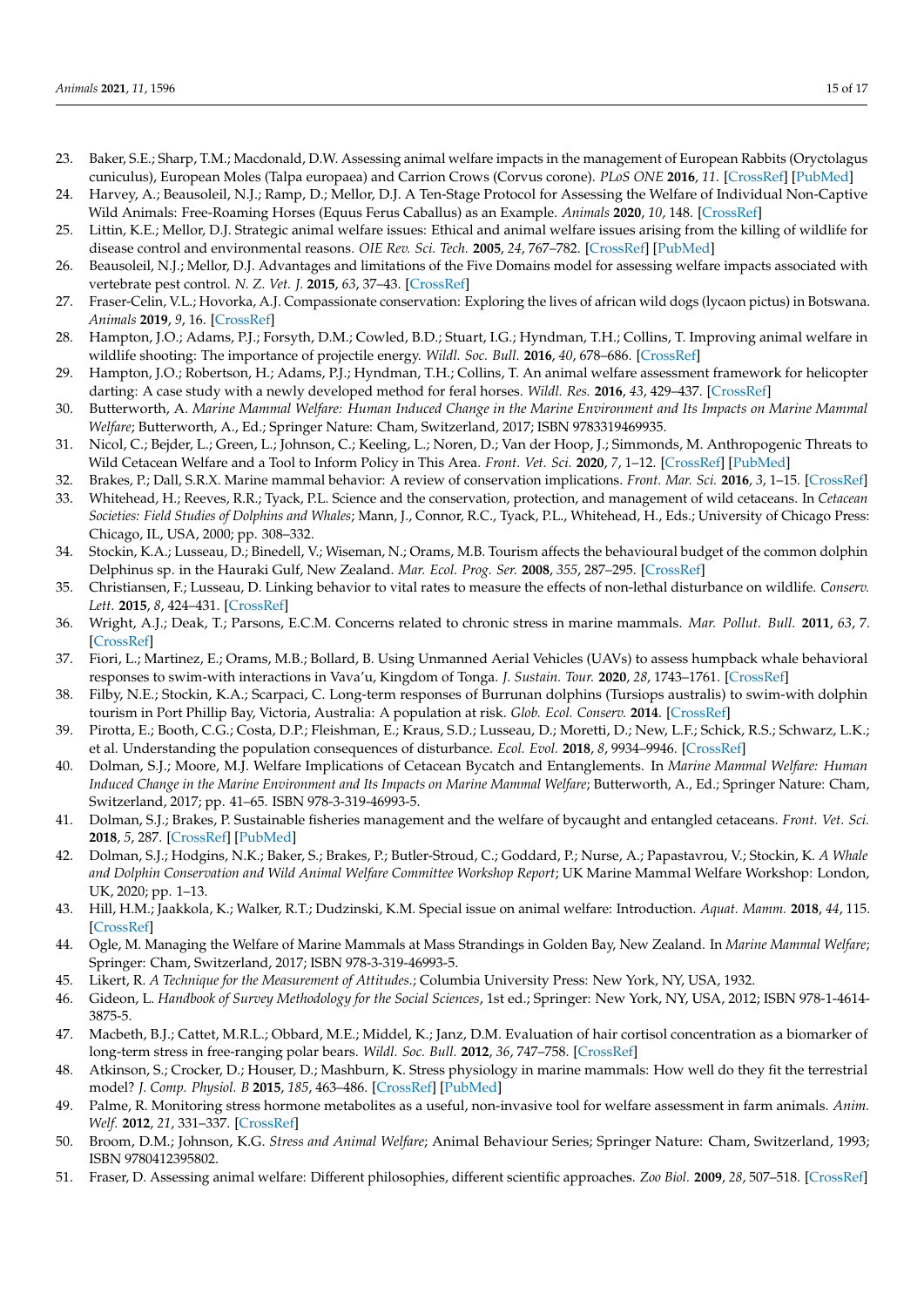- <span id="page-15-0"></span>52. Haynes, R.P. Competing Conceptions of Animal Welfare and Their Ethical Implications for the Treatment of Non-Human Animals. *Acta Biotheor.* **2011**. [\[CrossRef\]](http://doi.org/10.1007/s10441-011-9124-2) [\[PubMed\]](http://www.ncbi.nlm.nih.gov/pubmed/21305338)
- <span id="page-15-1"></span>53. Fraser, D. Toward a synthesis of conservation and animal welfare science. *Anim. Welf.* **2010**, *19*, 121–124.
- <span id="page-15-2"></span>54. Freire, R.; Nicol, C.J. A bibliometric analysis of past and emergent trends in animal welfare science. *Anim. Welf.* **2019**, *28*, 465–485. [\[CrossRef\]](http://doi.org/10.7120/09627286.28.4.465)
- <span id="page-15-3"></span>55. Zemanova, M.A. Towards more compassionate wildlife research through the 3Rs principles: Moving from invasive to noninvasive methods. *Wildlife Biol.* **2020**. [\[CrossRef\]](http://doi.org/10.2981/wlb.00607)
- 56. Jordan, B. Science-based assessment of animal welfare: Wild and captive animals. *Rev. Sci. Tech.* **2005**, *24*, 515–528. [\[CrossRef\]](http://doi.org/10.20506/rst.24.2.1588) [\[PubMed\]](http://www.ncbi.nlm.nih.gov/pubmed/16358505)
- <span id="page-15-26"></span>57. Clegg, I.L.K.; Delfour, F. Can we assess marine mammal welfare in captivity and in the wild? Considering the example of bottlenose dolphins. *Aquat. Mamm.* **2018**, *44*. [\[CrossRef\]](http://doi.org/10.1578/AM.44.2.2018.181)
- <span id="page-15-4"></span>58. Kirkwood, J.K.; Sainsbury, A.W.; Bennett, P.M. The Welfare of Free-Living Wild Animals: Methods of Assessment. *Anim. Welf.* **1994**, *3*, 257–273.
- <span id="page-15-5"></span>59. Lund, V.; Coleman, G.; Gunnarsson, S.; Appleby, M.C.; Karkinen, K. Animal welfare science—Working at the interface between the natural and social sciences. *Appl. Anim. Behav. Sci.* **2006**, *97*, 37–49. [\[CrossRef\]](http://doi.org/10.1016/j.applanim.2005.11.017)
- <span id="page-15-6"></span>60. Browning, H. The Natural Behavior Debate: Two Conceptions of Animal Welfare. *J. Appl. Anim. Welf. Sci.* **2019**. [\[CrossRef\]](http://doi.org/10.1080/10888705.2019.1672552)
- <span id="page-15-7"></span>61. Brakes, P.; Dall, S.R.X.; Aplin, L.M.; Bearhop, S.; Carroll, E.L.; Ciucci, P.; Fishlock, V.; Ford, J.K.B.; Garland, E.C.; Keith, S.A.; et al. Animal cultures matter for conservation. *Science* **2019**, *363*, 1032–1034. [\[CrossRef\]](http://doi.org/10.1126/science.aaw3557) [\[PubMed\]](http://www.ncbi.nlm.nih.gov/pubmed/30808816)
- <span id="page-15-8"></span>62. Brakes, P. Sociality and wild animal welfare: Future directions. *Front. Vet. Sci.* **2019**, *6*, 1–7. [\[CrossRef\]](http://doi.org/10.3389/fvets.2019.00062)
- <span id="page-15-9"></span>63. Oremus, M.; Gales, R.; Kettles, H.; Baker, C.S. Genetic evidence of multiple matrilines and spatial disruption of kinship bonds in mass strandings of long-finned pilot whales, Globicephala melas. *J. Hered.* **2013**. [\[CrossRef\]](http://doi.org/10.1093/jhered/est007)
- <span id="page-15-10"></span>64. Mazzariol, S.; Centelleghe, C.; Cozzi, B.; Povinelli, M.; Marcer, F.; Ferri, N.; Di Francesco, G.; Badagliacca, P.; Profeta, F.; Olivieri, V.; et al. Multidisciplinary studies on a sick-leader syndrome-associated mass stranding of sperm whales (Physeter macrocephalus) along the Adriatic coast of Italy. *Sci. Rep.* **2018**. [\[CrossRef\]](http://doi.org/10.1038/s41598-018-29966-7) [\[PubMed\]](http://www.ncbi.nlm.nih.gov/pubmed/30068967)
- <span id="page-15-11"></span>65. Morell, M.; Brownlow, A.; McGovern, B.; Raverty, S.A.; Shadwick, R.E.; André, M. Implementation of a method to visualize noise-induced hearing loss in mass stranded cetaceans. *Sci. Rep.* **2017**, *7*. [\[CrossRef\]](http://doi.org/10.1038/srep41848) [\[PubMed\]](http://www.ncbi.nlm.nih.gov/pubmed/28165504)
- <span id="page-15-12"></span>66. Sharp, S.M.; Knoll, J.S.; Moore, M.J.; Moore, K.M.; Harry, C.T.; Hoppe, J.M.; Niemeyer, M.E.; Robinson, I.; Rose, K.S.; Sharp, W.B.; et al. Hematological, biochemical, and morphological parameters as prognostic indicators for stranded common dolphins (Delphinus delphis) from Cape Cod, Massachusetts, U.S.A. *Mar. Mammal Sci.* **2014**, *30*, 864–887. [\[CrossRef\]](http://doi.org/10.1111/mms.12093)
- <span id="page-15-13"></span>67. Orams, M.B. Why dolphins may get ulcers: Considering the impacts of cetacea-based tourism in New Zealand. *Tour. Mar. Environ.* **2004**, *1*, 17–28. [\[CrossRef\]](http://doi.org/10.3727/154427304774865878)
- 68. Butterworth, A.; Richardson, M. A review of animal welfare implications of the Canadian commercial seal hunt—A response to critique of paper MP13 172. *Mar. Policy* **2014**, *43*, 379–381. [\[CrossRef\]](http://doi.org/10.1016/j.marpol.2013.07.010)
- <span id="page-15-14"></span>69. Butterworth, A.; Brakes, P.; Vail, C.S.; Reiss, D. A veterinary and behavioral analysis of dolphin killing methods currently used in the "drive hunt" in Taiji, Japan. *J. Appl. Anim. Welf. Sci.* **2013**, *16*, 184–204. [\[CrossRef\]](http://doi.org/10.1080/10888705.2013.768925)
- <span id="page-15-15"></span>70. Mellor, D.J.; Beausoleil, N.J.; Stafford, K.J. *Marking Amphibians, Reptiles and Marine Mammals: Animal Welfare, Practicalities and Public Perceptions in New Zealand*; Department of Conservation: Wellington, NZ, USA, 2004.
- <span id="page-15-16"></span>71. Fraser, D. Animal ethics and animal welfare science: Bridging the two cultures. *Appl. Anim. Behav. Sci.* **1999**. [\[CrossRef\]](http://doi.org/10.1016/S0168-1591(99)00090-8)
- <span id="page-15-17"></span>72. Fraser, D. Understanding animal welfare. *Acta Vet. Scand.* **2008**, *50*, 1–7. [\[CrossRef\]](http://doi.org/10.1186/1751-0147-50-S1-S1)
- <span id="page-15-18"></span>73. Beausoleil, N.J. I am a compassionate conservation welfare scientist: Considering the theoretical and practical differences between compassionate conservation and conservation welfare. *Animals* **2020**, *10*, 257. [\[CrossRef\]](http://doi.org/10.3390/ani10020257) [\[PubMed\]](http://www.ncbi.nlm.nih.gov/pubmed/32041150)
- <span id="page-15-19"></span>74. Nunny, L. Animal Welfare in Predator Control: Lessons from Land and Sea. How the Management of Terrestrial and Marine Mammals Impacts Wild Animal Welfare in Human–Wildlife Conflict Scenarios in Europe. *Animals* **2020**, *10*, 218. [\[CrossRef\]](http://doi.org/10.3390/ani10020218)
- <span id="page-15-20"></span>75. Phillips, C.J.C.; Kluss, K. Animal welfare and animal rights. In *Animals and Human Society*; Academic Press: London, UK, 2017; pp. 483–497. ISBN 9780128052471.
- <span id="page-15-21"></span>76. Farm Animal Welfare Council (FAWC). FAWC updates the five freedoms. *Vet. Rec.* **1992**, *131*, 357.
- <span id="page-15-22"></span>77. Hill, H.; Lackups, M. Both Wild and Captive Environments: What do we Study and Where do we Publish? *Int. J. Comp. Psychol.* **2010**, *23*, 414–534.
- <span id="page-15-23"></span>78. Hill, H.; Guarino, S.; Dietrich, S.; St Leger, J. An Inventory of Peer-reviewed Articles on Killer Whales (Orcinus orca) with a Comparison to Bottlenose Dolphins (Tursiops truncatus). *Anim. Behav. Cogn.* **2016**, *3*, 135–149. [\[CrossRef\]](http://doi.org/10.12966/abc.03.08.2016)
- <span id="page-15-24"></span>79. Clegg, I.L.K.; Rödel, H.G.; Boivin, X.; Delfour, F. Looking forward to interacting with their caretakers: Dolphins' anticipatory behaviour indicates motivation to participate in specific events. *Appl. Anim. Behav. Sci.* **2018**. [\[CrossRef\]](http://doi.org/10.1016/j.applanim.2018.01.015)
- 80. Clegg, I.L.K.; Rödel, H.G.; Delfour, F. Bottlenose dolphins engaging in more social affiliative behaviour judge ambiguous cues more optimistically. *Behav. Brain Res.* **2017**, *322*. [\[CrossRef\]](http://doi.org/10.1016/j.bbr.2017.01.026)
- 81. Serres, A.; Delfour, F. Environmental changes and anthropogenic factors modulate social play in captive bottlenose dolphins (*Tursiops truncatus*). *Zoo Biol.* **2017**, *36*, 99–111. [\[CrossRef\]](http://doi.org/10.1002/zoo.21355) [\[PubMed\]](http://www.ncbi.nlm.nih.gov/pubmed/28221675)
- <span id="page-15-25"></span>82. Serres, A.; Hao, Y.; Wang, D. Swimming features in captive odontocetes: Indicative of animals' emotional state? *Behav. Process.* **2020**, *170*, 103998. [\[CrossRef\]](http://doi.org/10.1016/j.beproc.2019.103998) [\[PubMed\]](http://www.ncbi.nlm.nih.gov/pubmed/31705925)